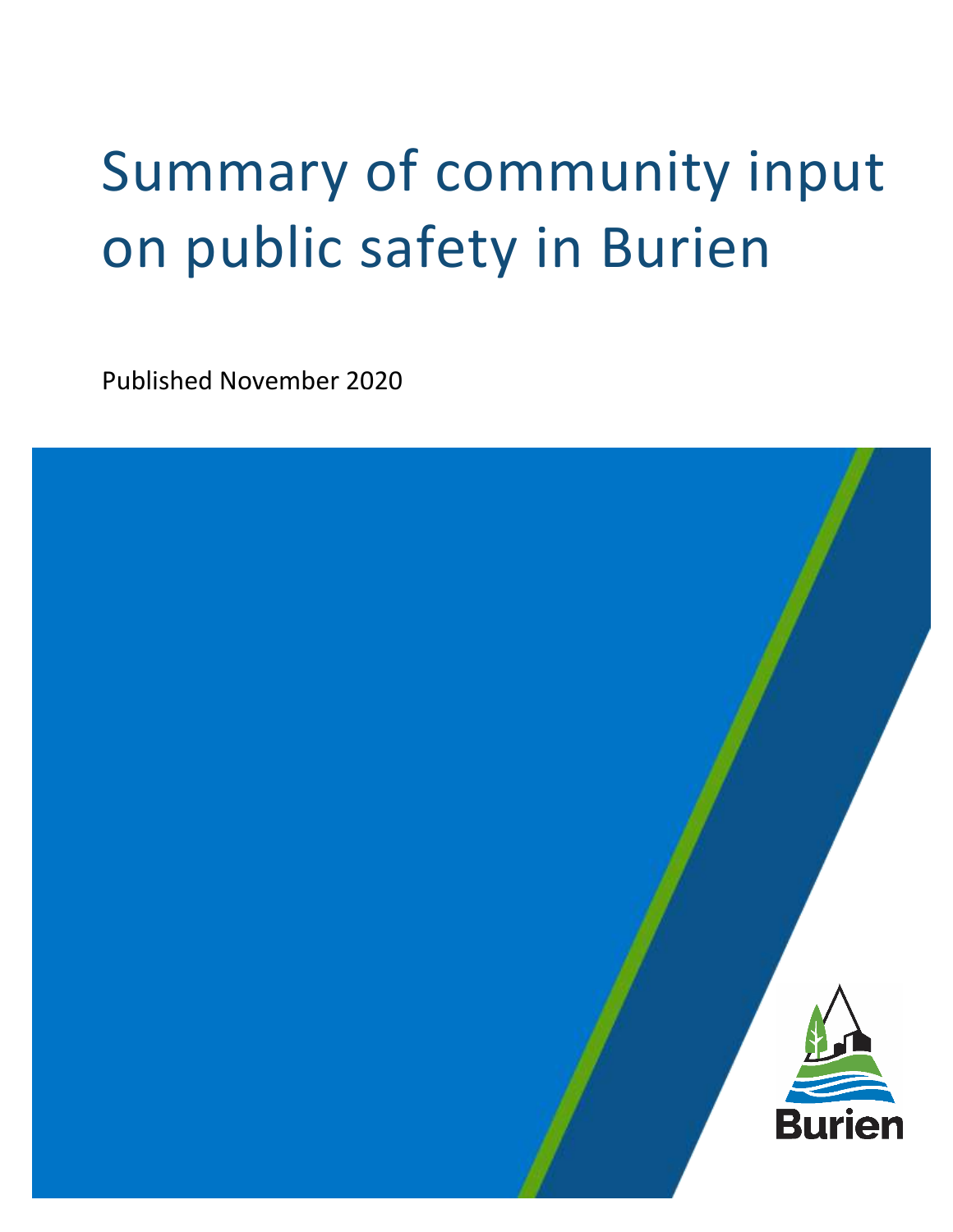### **TABLE OF CONTENTS**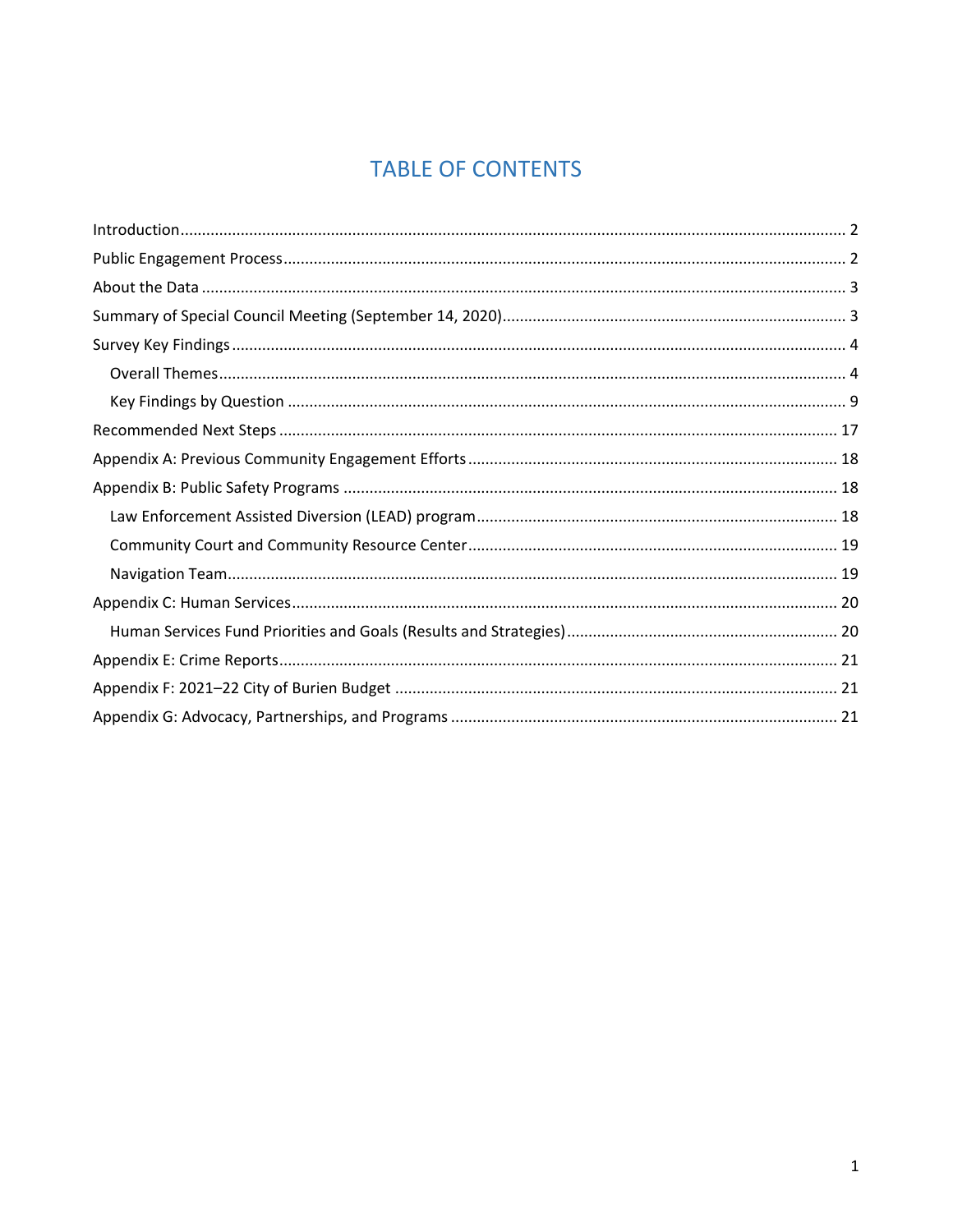# <span id="page-2-0"></span>INTRODUCTION

Across the country, communities are examining public safety in terms of funding, resources, staffing, policies and procedures, and how public safety is provided to their respective communities. There is growing conversation in the region and country about public safety, policing, systemic racism.

In 2018, the City of Burien reached out to residents to ask what our community was looking for in a police force, and the qualities you wanted in a police chief. Your feedback led us to select Ted Boe as your police chief.

Burien has been a regional leader in employing creative and innovative approaches to providing services that result in better public safety. The LEAD program, Burien Community Court, and partnerships with LINC and Choose 180 are examples of ways that your municipal government and the police department have worked to address the root causes of criminal behaviors.

Despite limited resources, the City of Burien and Burien Police Department have been able to accomplish a great deal through the partnership and hard work of our public employees. COVID-19 has exacerbated existing financial stresses on local government, businesses, and our community members. The City faces tough budget decisions as we seek to keep providing essential services and programs.

In advance of budget conversations and in response to this national movement, Burien City Council asked City staff during their August 3, 2020 regular business meeting to explore a community engagement process to learn the following:

- What does public safety mean to you?
- Are there gaps in public safety, and if so, in what way?
- What are your priorities in terms of budget, policing, and human services?
- How do we improve public safety?

Staff came back to Council with a [proposed community engagement plan,](https://burienwa.civicweb.net/document/40064/Proposal%20for%20Public%20Safety%20Community%20Engagement.pdf?handle=1DDCD3F2973C4BCFA2DC1518A6885A6F) which Council approved, on August 17, 2020 at their regular business meeting. This plan included multiple steps to gather information.

- 1. Hold a special meeting on the topic of public safety. This meeting was held on September 14, 2020.
- 2. Deploy a survey, allowing community members who could not attend the meeting to have a way to make their voices heard. This survey opened on September 14, 2020 and closed October 5, 2020.
- 3. Report back the results of the survey and meeting to Council on November 23, 2020.
- 4. Use digital tools to gather more feedback from the community.
- 5. Work with community partners and leaders to host small group discussions on the topic.
- 6. Produce a second report that summarizes the second and third rounds of community engagement.

See the "Recommended Next Steps" [section of this document](#page-17-0) for more detail on steps 4-6.

### <span id="page-2-1"></span>PUBLIC ENGAGEMENT PROCESS

Burien City Council hosted a special council meeting on September 14, 2020 on the topic of public safety. More than 75 people attended the meeting, and four accessed the Spanish-language interpretation service.

Community members were invited to speak in small group roundtable discussions at the meeting. They were asked the following questions:

- 1. What is public safety?
- 2. What are the essential elements of public safety?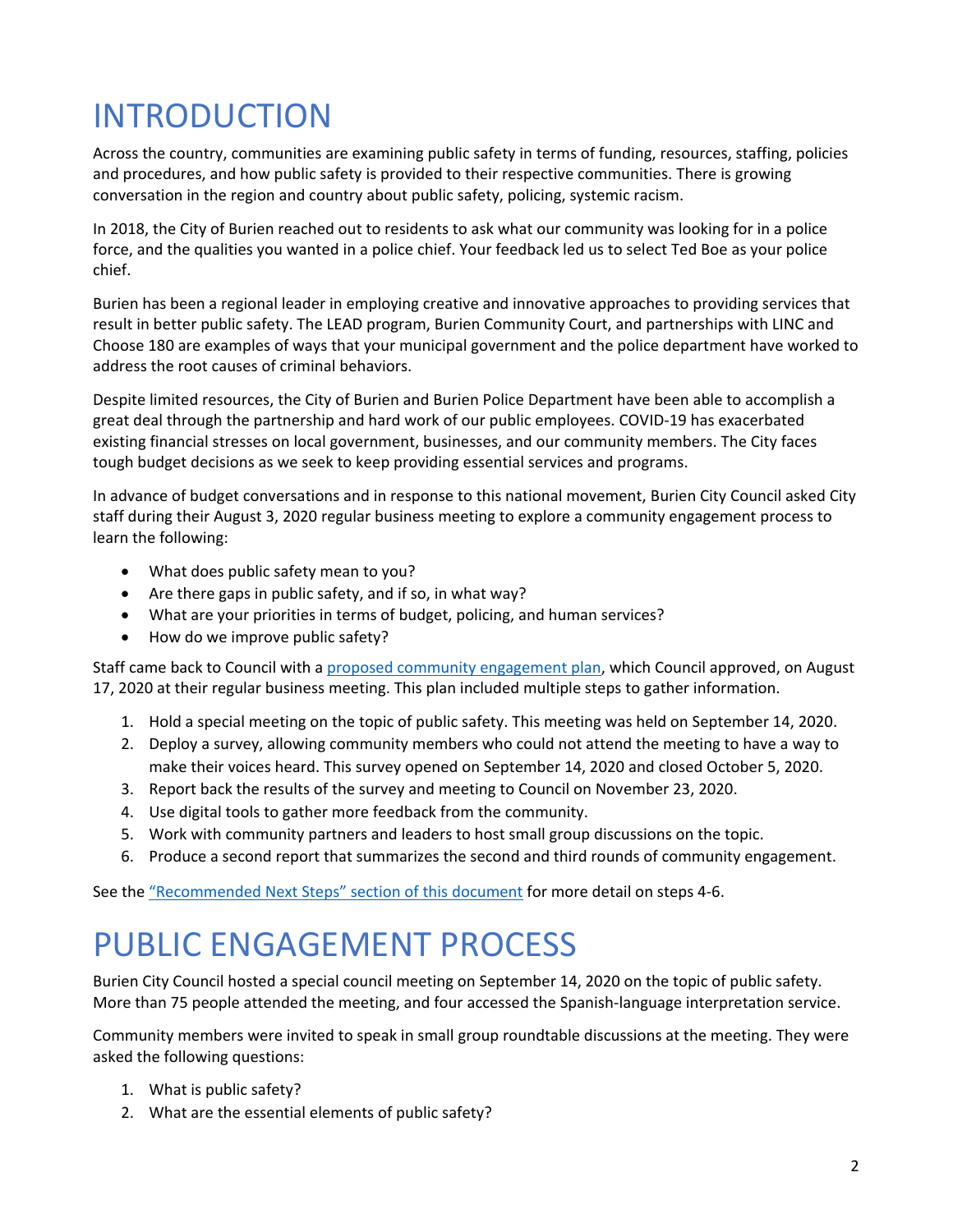- 3. What can be improved with our current public safety system?
- 4. Are there things that can be done for you to feel safer in the community?
- 5. How would you prioritize spending when there is limited public funding?

The meeting was hosted using Zoom and was broadcast on Channel 21 (Comcast) and Channel 8027 (CenturyLink). The meeting was also recorded and published on this web page: [burienwa.gov/PublicSafetyConversation.](https://burienwa.gov/news_events/city_newsroom/news_announcements/burien_city_council_hosts_meeting_on_public_safety) Spanish and Vietnamese interpretation was provided.

Community members were also asked to fill out a survey that asked the same questions. They were able to submit their responses anonymously. No demographic information was collected.

Burien City Council also directed staff to develop an enhanced community engagement process that involved working with community partners and leaders as well as enhanced use of technology to reach community members isolated because of physical distancing requirements.

This report reflects community feedback from the survey and September 14 meeting.

### <span id="page-3-0"></span>ABOUT THE DATA

The sources of information for this report were responses to an online survey and summaries of small group discussions during the September 14 special meeting. Staff read the notes from the meeting and the survey responses and assigned a set of categories. Many responses had more than one category assigned to it. Once this process was complete, the categories were grouped into themes. This report details overall themes, as well as the top categories for each question. Feedback gathered from the September 14 public meeting is in a separate section.

# <span id="page-3-1"></span>SUMMARY OF SPECIAL COUNCIL MEETING (SEPTEMBER 14, 2020)

There were not many differences between the responses of community members who attended the public meeting versus those who filled out the survey.

Most of the groups felt that public safety was multidimensional, and that is was important that people's basic needs were met, including access to housing and shelter, access to health care, and access to healthy foods.

*"We need substantive, practical, and holistic solutions about what public safety means."*

There was also support for continuing to fund or increase funding for the police, with the top concern being that police response time needs to be improved. However, several groups and individuals expressed an opposing view, calling for a reduction to police funding and diverting that money back into the community in the form of investments to human services, youth and family support programs, public toilets, and other services and programs. There was some support for an alternative first responder model that included mental health or social workers as part of an emergency response team.

*"We should analyze how we are spending city money. Provide more opportunities for counselors and social workers to help people who are in crisis."* 

*"We need to support the youth in our community so they have activities and are occupied, support families, and engage the community in that effort."*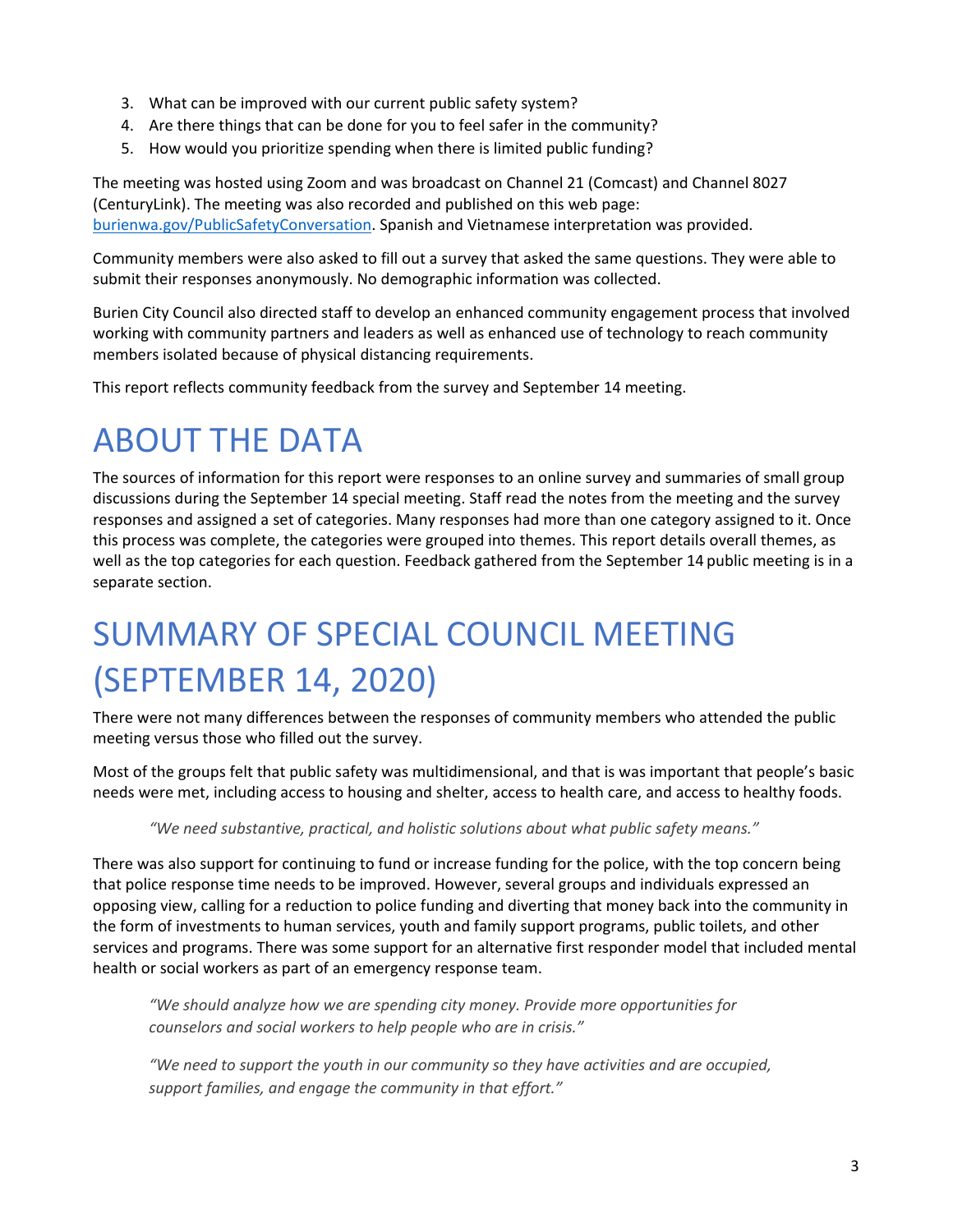*"Prioritize human services funding, but not defund police. More training for officers to help with mental health issues."*

Most of the groups also expressed that community members had an important role to play in public safety and that strong neighbor-to-neighbor connections were important. Some even suggested volunteer or community-led solutions, such as a community-led program to escort children home from school to keep them safe.

*"If there were some funds available to the community so we can be a helping hand, so we can both be safe, and we have the same information, the same education about public safety."* 

*"Burien residents are ready for this transformational movement. Strength in services. Not just look at law enforcement – look at faith based and other services."*

Concern was expressed by some of the groups that there should be more focus on issues such as visible homelessness, drug activity, and vandalism, and that enforcement and prosecution of criminal activity should be increased.

*"Prioritize community services to folks who are homeless, have mental health issues so we don't have people becoming criminals."*

*"There should be enforcement of laws from arrest to prosecution."*

Some groups mentioned the need to address issues through an equity lens, evaluating the impact on Black Indigenous and People of Color (BIPOC) communities.

*"People first. Equity is the lens for the approach we want."*

Finally, public trust was a big concern. Some groups called for more transparency from their local government and police, as well as increased efforts to improve police accountability.

*"Trust is essential. Trust that they show up and they react appropriately. Not knowing if they will show up and shoot somebody. Proper triage and de-escalation."*

### <span id="page-4-0"></span>SURVEY KEY FINDINGS

Most respondents expressed a desire for a multidimensional approach to public safety that included first responders, human services, investments in the community, and strong neighborhoods. Accountability and building public trust were also common themes.

Overall, many people made a connection to mental health, homelessness, substance abuse, and crime. The City of Burien recognizes that these things are not necessarily related.

While police response time, in addition to how well they respond to reports of crime, was considered a high priority, only a few people said that they wanted response time to be faster. What is indicated, however, is that the respondents wanted police response time to remain at least as good as it currently is.

### <span id="page-4-1"></span>Overall Themes

Staff assigned categories to the different responses, then grouped those categories into broader themes, as listed below.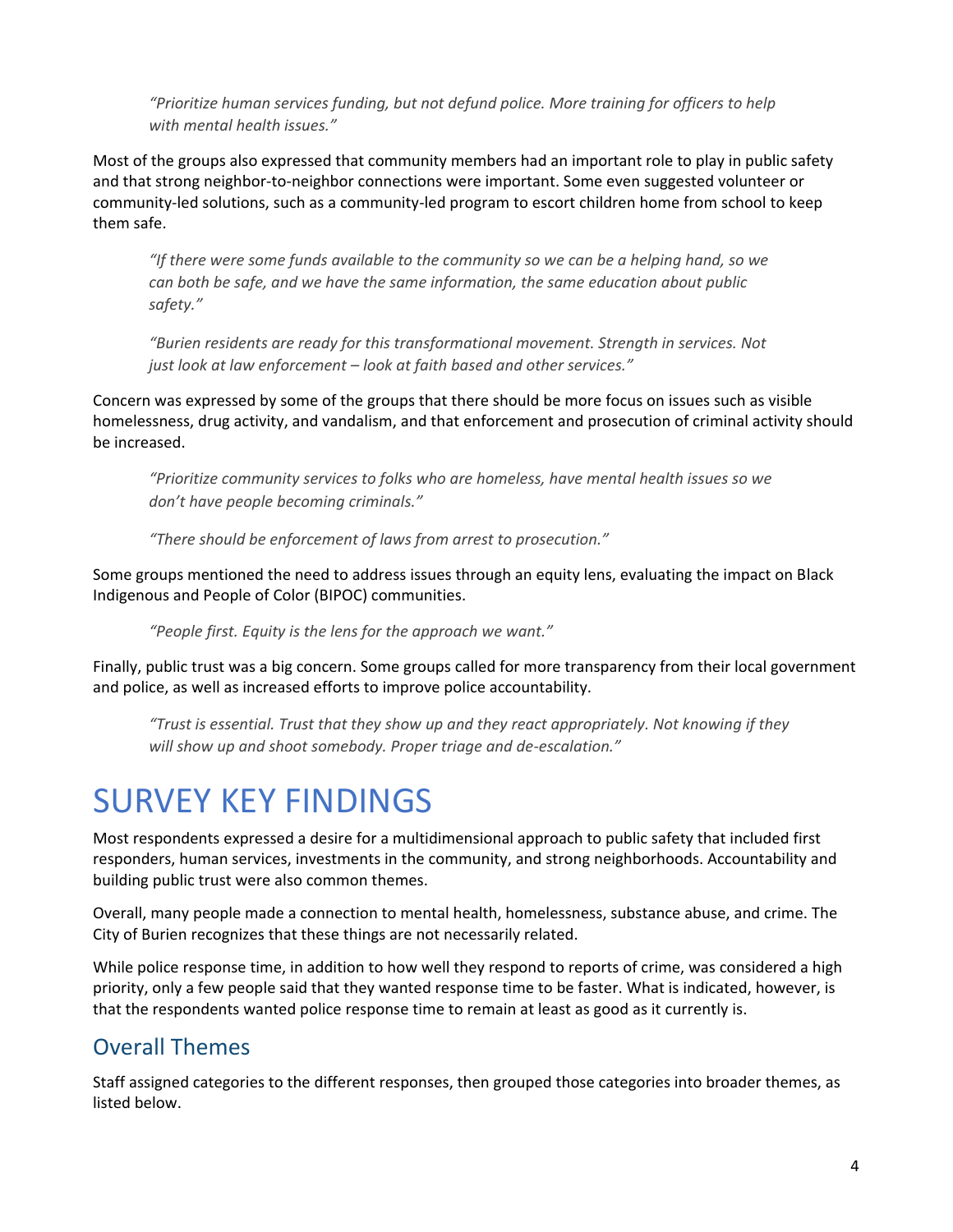**Address visible issues:** Many respondents wanted the police or city government to address issues they found undesirable and visible in the community. Responses included addressing visible drug use, removing homeless "encampments", addressing gang activity, and addressing safety issues at the Burien Library.

*"Drugs and Homelessness. Easy to say. But not allowing these people to hang around the library/city hall. That is a place where kids are supposed to be during summer or non-school times. But now I would not want my kid to be anywhere near the library."*

*"Immediate removal of homeless encampments and arrest of anyone who is obviously high on drugs or vagrant."*

*"Stop letting the drug addicts create unsafe places."*

*"I think Burien is much better off than cities like Seattle. With more families moving from West Seattle to get into bigger homes we need to show them Burien is a safe place to live. I still hear "Burien, that is not safe" I may have been one of those people once upon a time. Burien is not perfect, and still has room to grow as far as public safety. The best thing I could say is reduce the amount of homeless in the downtown corridor and more outreach. Look at downtown compared to Olde Town. Just blocks from each other but they look so different."*

**Equity:** Respondents stated that they would like to ensure that people are treated fairly and don't experience discrimination, especially from their police force. This theme also included responses that expressed concern about over-policing in BIPOC communities and fairness in prosecution.

*"Public safety is a wide variety of things, but above all it concerns the safety of all people, whatever their socio-economic status, color, age, religion, immigration status, mental health, etc. Public safety has been construed too narrowly - it has focused on keeping safe those with a higher socio-economic status, those who are white, those who are housed, established, and can afford to pay for their own mental and physical welfare. Public safety has been handled by armed men who are often over-policing the poor, POC community members, and the unhoused. The balance of public safety in our current criminal justice system has meant to keep the "haves" safe from the "have nots," and to assume that we can maintain public safety best by "putting people away," rather than investing in a just society that provides a level playing field for all which will prevent a lot of crime taking place."*

*"Mental health services, social safety net (access to affordable healthcare, nutrition, housing, etc), emergency services, police/fire, education and childcare services—and a system to dispatch and provide access to the appropriate (and highest quality) services to the all people regardless of race, class, gender, sexual orientation, etc."*

*"I would like to see us revisit current rules and laws to reassess how they fit into a society that understands systemic and institutional racism."*

**Support first responders:** This theme includes respondents who believed a public safety system is only comprised of police, fire, and emergency medical services, and the criminal justice system. It also included responses that stated a desire to adequately fund fire, emergency medical services, and disaster response. Some respondents also stated that they wanted to ensure that these agencies can deliver adequate response times, and that the service meets community demand.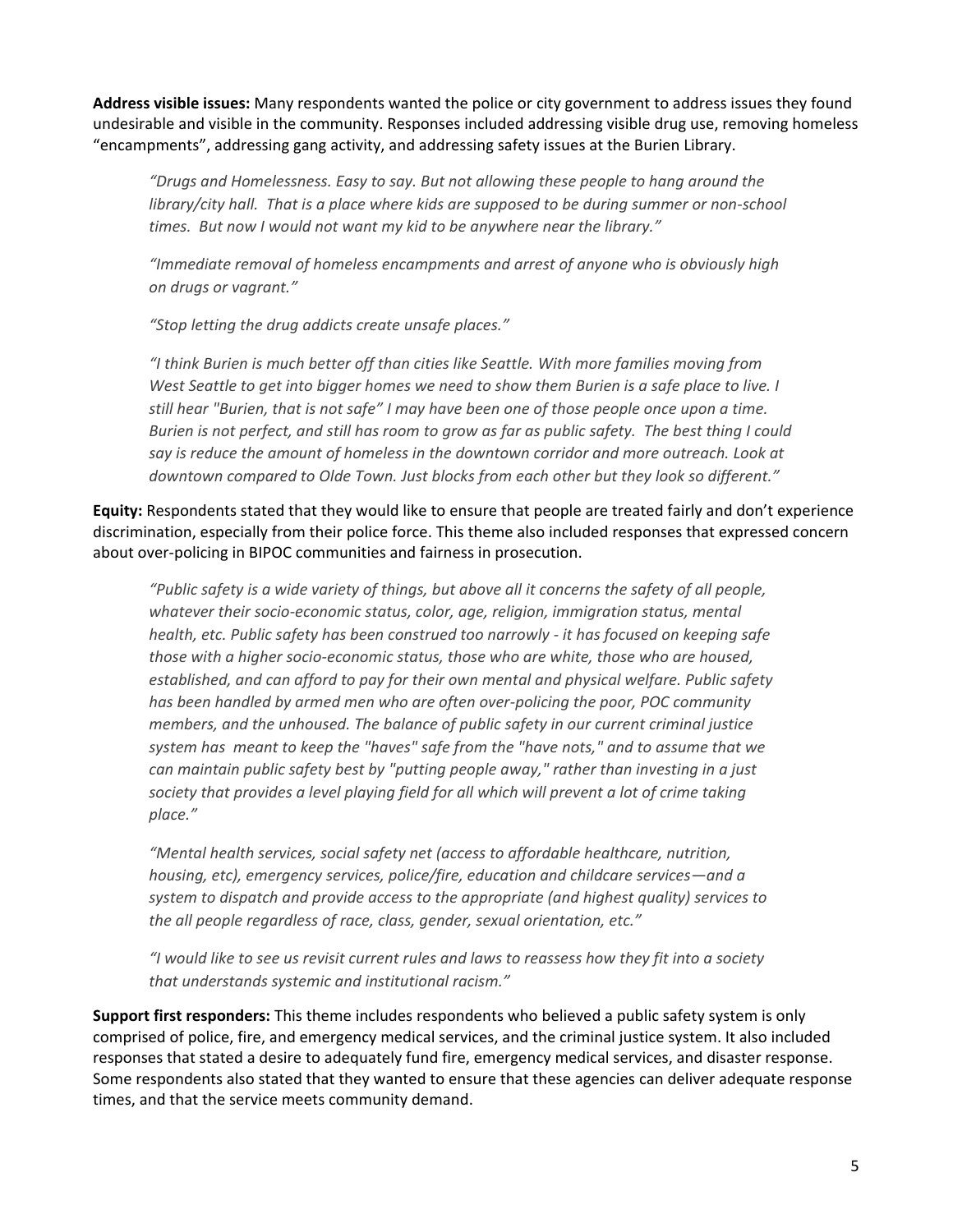*"Rapid response to crime, fires, health crises, natural disasters - we need appropriate, trained personnel to respond in times of personal and community crisis."*

**Improve community conditions:** This theme includes respondents who believe a public safety system is *not*  only comprised of police, fire, emergency medical services, and the criminal justice system, but also a society that ensures people's basic needs are met. Some respondents mentioned basic needs in general, but many called out health care and behavioral health services, housing and shelter, and food security as specific needs that must be met. Also included in this theme are responses that called for more investment in education as well as youth and family support programs, jobs and economic opportunity, and investments into the community and local organizations that serve Burien residents. A small of number of respondents also asked for support for substance abuse harm reduction programs, such as needle exchanges or safe injection sites.

*"Every citizen having the means to live and exist with healthcare, shelter, and enough food, as well as community support if they're struggling with mental health, addiction, poverty, or other issues."*

**Stricter criminal justice system:** There were some responses that called for stricter application of the law ("law and order"), as well as for prosecution that holds people accountable and protects victims.

*"Enforce laws that are on books or else change them of [sic] you don't mean to enforce them: fireworks laws, loitering laws, etc."*

**Invest in infrastructure and public spaces:** This theme included responses that called for investments in infrastructure that supported traffic, walking, and biking safety, including crosswalks, speed bumps, and sidewalks. Some respondents called for more investments into CPTED features, like better street lighting. Others called for more investment and maintenance of Burien's public spaces, including parks. Concerns were expressed about garbage, discarded drug paraphernalia, graffiti, and other issues that made the public spaces less welcoming for residents to enjoy.

*"Some things about improving the environmental design of public places such as maintaining landscaping, increasing lighting and removing trash and graffiti do a lot to improve the perception of public safety."*

**Support police:** There were many responses that called for sustained or increased funding for police. Also, many people called for better response times from the police, asking police to take reports of crime seriously, and asking for more visible police patrols and presence in the community.

*"Adequate police staff. Increase police staff. Three policeman [sic] on the evening shift, and three on graveyard shift, is not enough. Increase policemen and women on all shifts in a manner that proportionately appropriately corresponds to the population of our residents."* 

**Alternative criminal justice and first responder models:** Responses included asking for a different emergency response system that would replace an armed response to situations that could potentially be addressed by a mental health or social worker. Some respondents also called for more investments in collaborative, proactive crime and violence prevention programs. Burien's Law Enforcement Assisted Diversion (LEAD) program, Burien Community Court, and others were also mentioned.

*"Create unarmed alternatives to police response in nonviolent situations that can connect residents with assistance programs."*

*"Burien should fund de-escalatory response and community building with greater priority than King County Sheriff's Office."*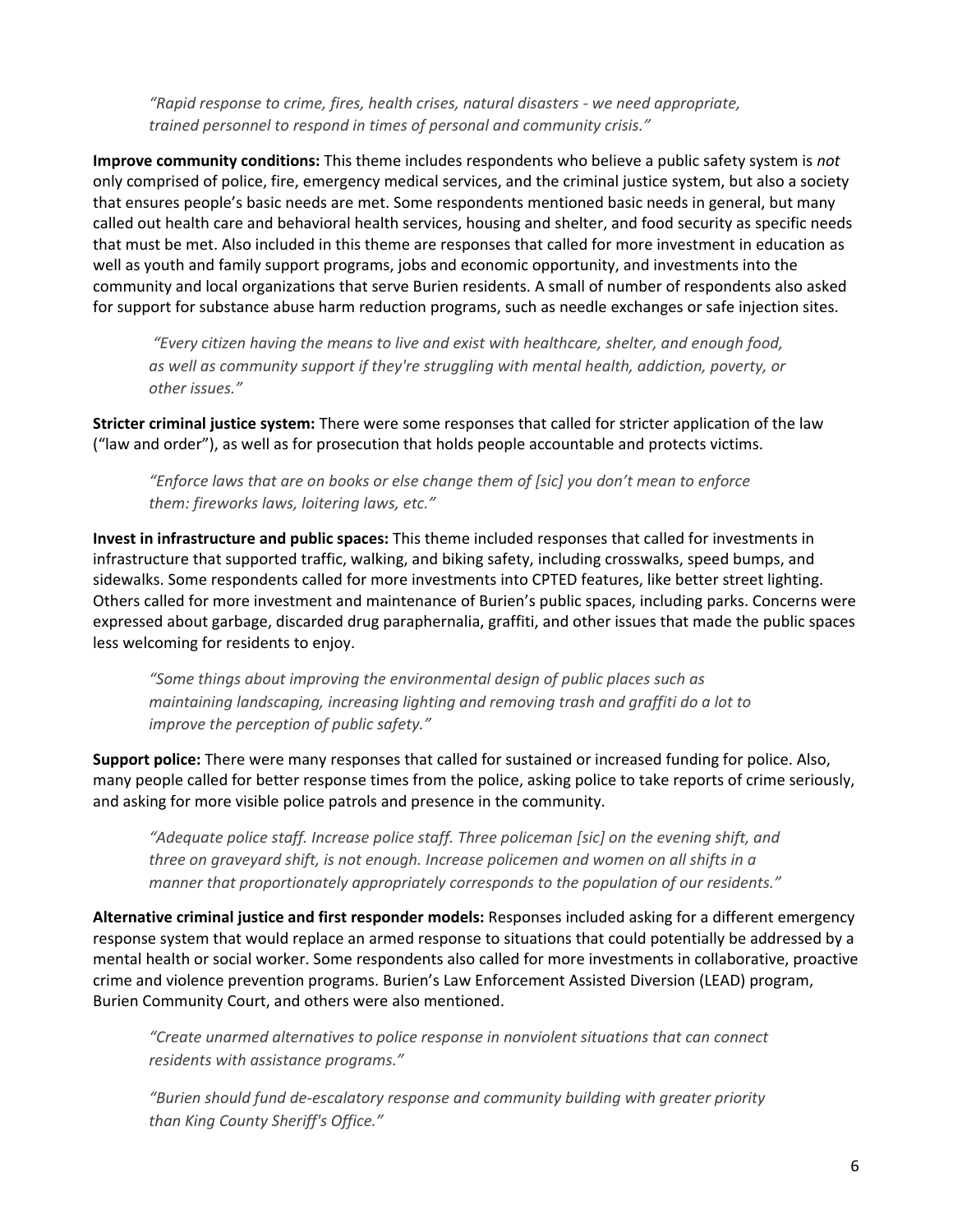*"Please continue the LEAD program. I don't know if you have been able to continue this during the pandemic. Please continue Community Court. I know Community Court has not*  been able to operate during the pandemic. Gangs seem to be a continuing problem in *Burien. I know King County is working on this countywide as it is a countywide problem. Please work hard on this. We have had gang-related graffiti sprayed on our building."*

**Invest in training and accountability for police services:** Responses called for police to go through anti-racism and de-escalation training. Respondents also called for police to not "harass" people experiencing homelessness and to be trained in how to respond to people experiencing a mental health crisis. There were also calls for better police accountability, from the hiring process to addressing what happens if an officer is involved in an incident that harms a community member.

*"Move toward a community-based public service program. We ask too much of our police, as they only treat the symptoms of crime, they are not the cure. We need more opportunity for the city to engage with people who are less often heard in our society. More social*  workers, less police officers. More programs like LEAD that don't involve police. Leave the *police to deal with violent crime, less on traffic stops. Hold police departments, especially the King County Sheriff's Office accountable. Require all police to wear body cameras and record their public interactions. Improve equality and racial equity by hiring more BIPoC people in leadership positions."*

**Focus on property and non-violent crime:** Addressing property crime was considered very important by some of the respondents. This included vandalism, theft, graffiti, and other property damage. Others felt that addressing less violent crimes would deter more criminal activity from occurring.

*"Public safety protects people and property from harm."*

*"Stop gang tagging of public/private property. Set up film devices to stop them."*

*"Curb drug use and property crime by holding those accountable to longer sentences which may involve medical evaluation and treatment for addiction and mental illness. Stop the catch and release cyvle [sic] which allows for continuous reoffending which further victimizes the general public as well as the person who needs correction."*

**Public trust:** Many felt that building connections between neighbors as well as mutual aid networks was an important component of public safety. There were many responses that called for government and elected officials to be responsive to the needs of the community, with a specific ask for them to listen to all voices, including BIPOC and youth. Some responses called for elected officials to tailor any policy changes to Burien's unique needs and not copy policies from other jurisdictions like Seattle or Portland. There were some calls for increased transparency, communications, and community outreach. Others called for the government to operate more efficiently, spending less money. Some responses noted that there are issues that spread beyond jurisdictional boundaries and asked for more advocacy for Burien at the county, state, and federal level.

*"Knowing my neighbor's [sic] makes me feel safe."*

*"The City of Burien has hired, as far as I can tell, good police officers, and has trained them well and set high standards for them as far as I know. But the City of Burien needs to acknowledge and perhaps educated people also that their public safety depends very little on a system that is set up and controlled here in Burien, but rather is set up and controlled*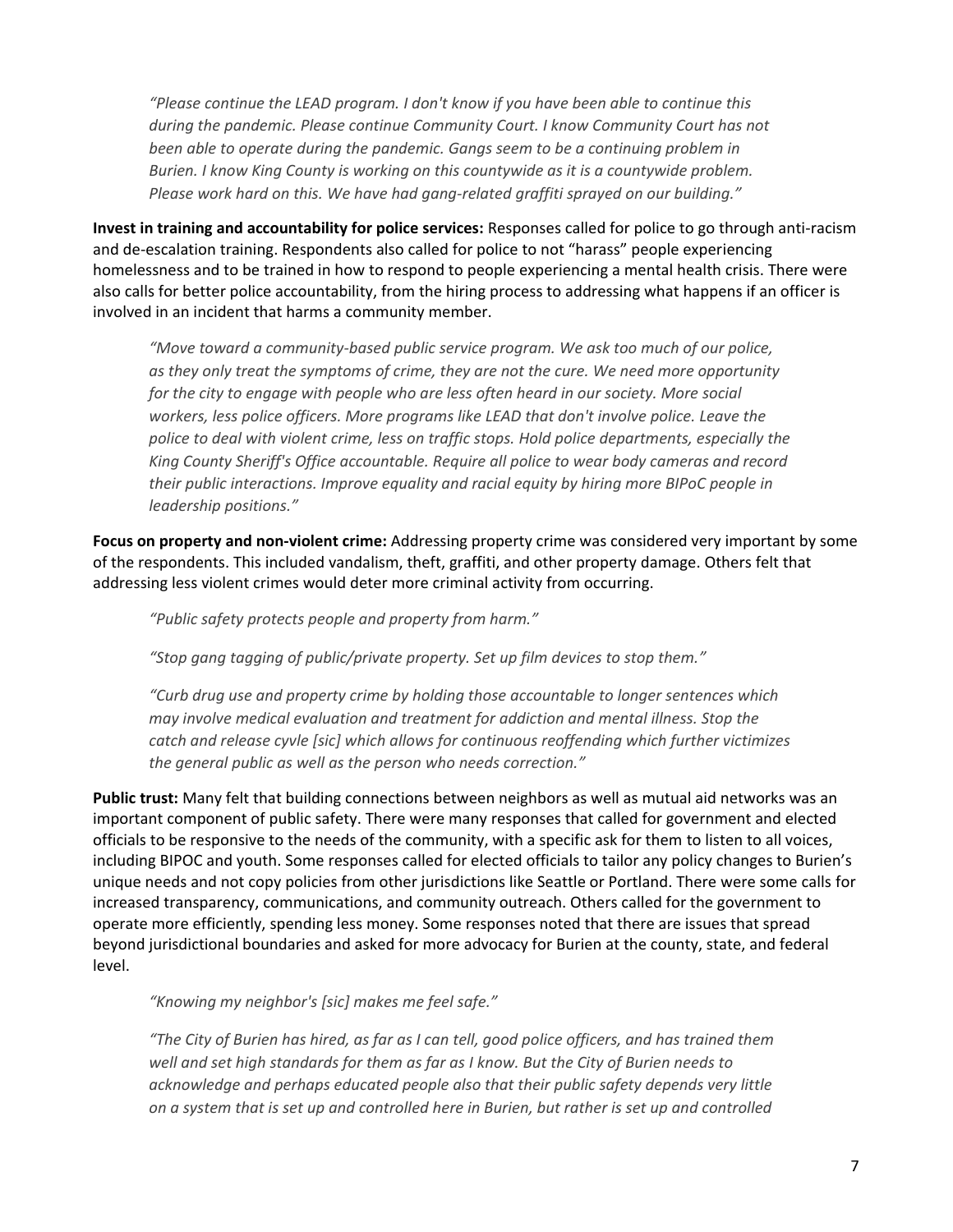*mainly at the county and state level, and so real public safety means educating people about how to voice concerns and make contributions, especially at the County level. How many Burien residents have written to Joe McDermott or Dave Upthegrove, to voice their concerns about public safety, since those two people have far more sway over our public safety than Chief Boe, Mayor Matta, or the Burien City Council Members? The City should help educate people on where power for change lies in public safety."*

**Safety:** Questions one and two solicited several responses that showed that people wanted the City of Burien and its elected officials to prioritize safety. People wanted to not only be safe from physical harm, but to also feel safe. Several respondents expressed a desire for a safer downtown Burien shopping experience.

*"A community where no one is afraid to venture out."*

*"Keeping community members safe in their surroundings so they can feel comfortable walking in all neighborhoods, shopping at local stores, accessing public parks and areas. Everyone should be able to do all of these things without the fear of being shot, hit by a car,*  robbed, being asked for money by homeless, fear of their children picking up drug *paraphernalia, etc."*

*"Keeping our neighborhood safe - residents, businesses, schools. Not only from criminal*  activities but we also need more sidewalks and speed bumps and round abouts in residential *4 ways stops."*

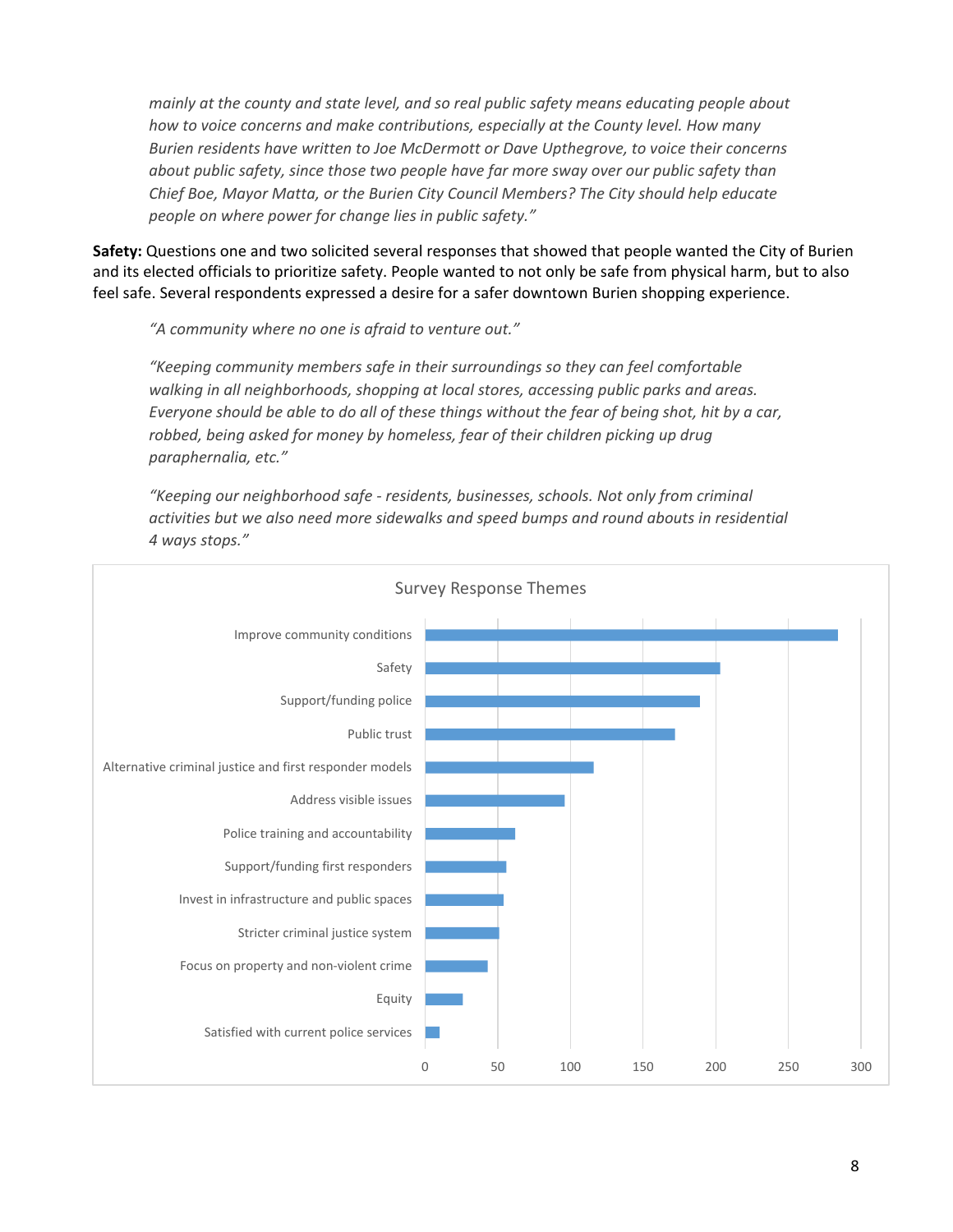### <span id="page-9-0"></span>Key Findings by Question

### **Question 1: What is public safety?**

Most of the respondents stated that safety from harm was how they defined public safety, though there was a wide range of definitions of what safety meant.

*"Making sure that people are safe be it out shopping, eating at a restaurant or even within their own neighborhood/dwelling."*

*"The right to live without fear of being killed by police."*

The next largest number of responses said that public safety also included feeling safe.

*"Public safety means being able to be a part of the community and having the safety (physical, emotional, social) to do so. It means that everyone feels safe, regardless of race. Currently BIPOC community members report not feeling that safety. Public safety means learning to stop prioritizing and privileging the perceived safety of white folks at the expense of overly policed and brutalized BOPIC [sic] community."*

*"Keeping community members safe in their surroundings so they can feel comfortable walking in all neighborhoods, shopping at local stores, accessing public parks and areas. Everyone should be able to do all of these things without the fear of being shot, hit by a car,*  robbed, being asked for money by homeless, fear of their children picking up drug *paraphernalia, etc."*

A significant number of responses stated support for a police department that responds quickly to calls, takes crime reports seriously, and meets the needs of the community was important to their definition of public safety.

The next largest number of responses called out the need to protect property as important to public safety.

*"Feeling safe when leaving your home, not worrying about the aggressiveness of the homeless approaching you everywhere you go, not wondering if you will be the next victim of gangs/other criminals, feeling safe in your own home, not worrying about homeless/criminals walking into your yard while you are gone & stealing items from us."*

Equal numbers of responses called for government transparency and accountability and that meeting people's basic needs was an important component of public safety.

*"A community where no one is afraid to venture out. It is a community that takes care of its disadvantaged people and prides itself in providing safe and clean streets, parks, and so on."*

*"Public safety looks like all community members having access to healthcare, housing, education, healthy food, creative outlets like art and music, clean air, water, and accessible nature, and good jobs with living wages. These resources and services must be available for all people so we can all truly thrive, engage, and be safe."*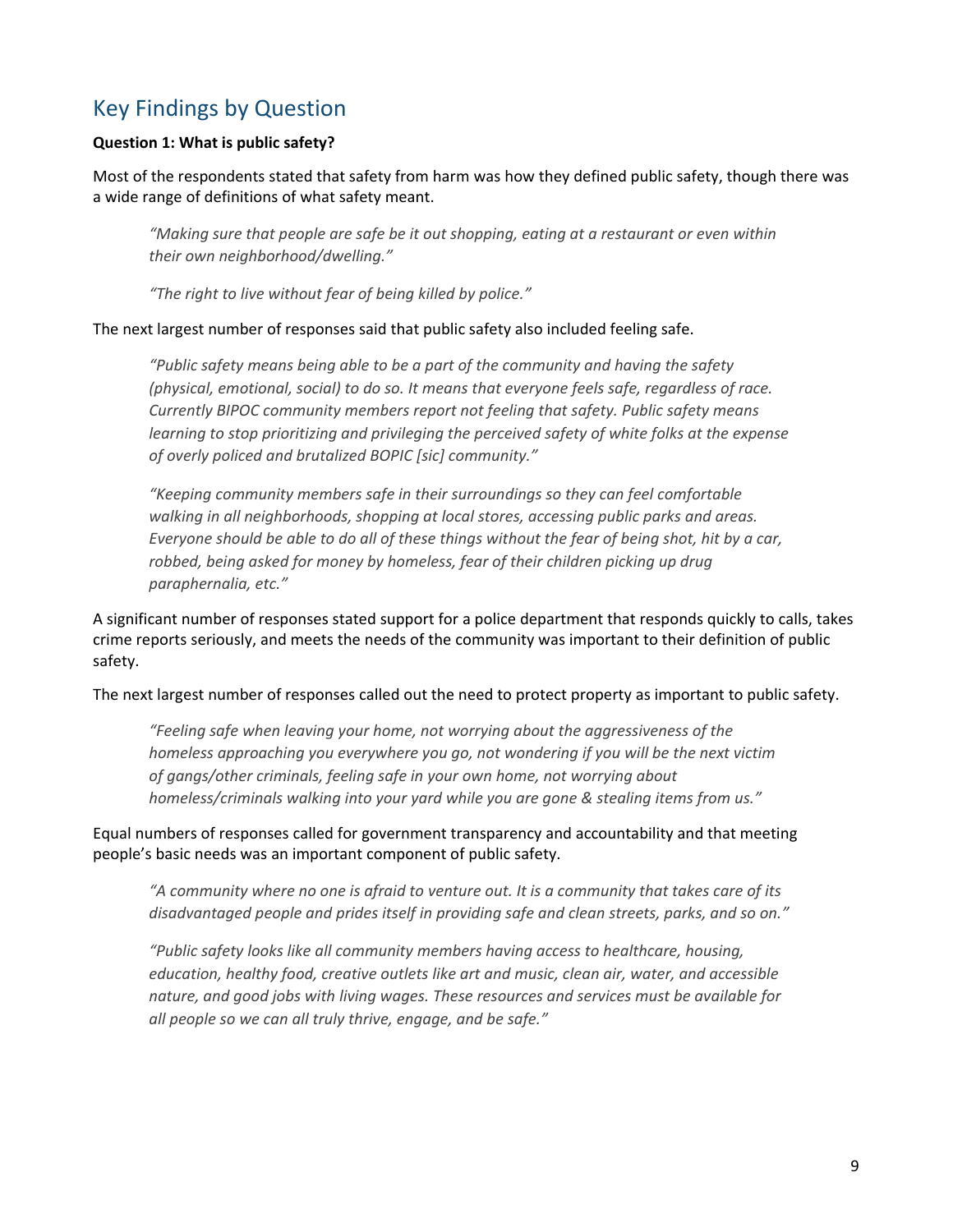

### **Question 2: What are the essential elements of public safety?**

Most of the respondents answered that the essential elements of public safety were multi-dimensional and involved not just police, fire, emergency medical services, and the criminal justice system.

*"Essential elements [of public safety]: 1. Preventative measures involving investment: a plethora of investments in people which reduce incentive and temptation toward crime: programs for children and youth, treatment of drug addiction as a health crisis rather than something to be punished, investment in mental and physical health care as a right. Involvement of the Community - Public safety on some level should be the responsibility and privilege of all to play their part: examples can include volunteer programs to provide opportunities, recreation and learning for children and youth, volunteerism with people experiencing homelessness, drug addiction, mental health issues, the isolated elderly, speakers of other languages, working parents needing care to keep their children safe and engaged, etc. It take a village to keep our children, youth, elderly and vulnerable safe. 3. Rapid response to crime, fires, health crises, natural disasters - we need appropriate, trained personnel to respond in times of personal and community crisis. 4. Response to homelessness and vagrancy -when a person is in mental, physical distress or unsafe on the streets, or making others unsafe, usually because of any combination of homelessness, mental health issues and substance abuse, we need an appropriate response which can lead*  to long-term solutions for that person. We much more rarely need armed personnel who will *jail people, costing the tax payers huge amounts only to release the person to the same streets and same behavior. We need appropriate response of mental health workers, social workers, emergency medical workers, and these first responders must be able to assist a carry over to those handling permanent solutions re: detoxification, housing, mental help, etc."*

Most respondents also defined ensuring that people's basic needs are being met, including access to behavioral health care, youth and family support programs, and housing and shelter, as essential to public safety.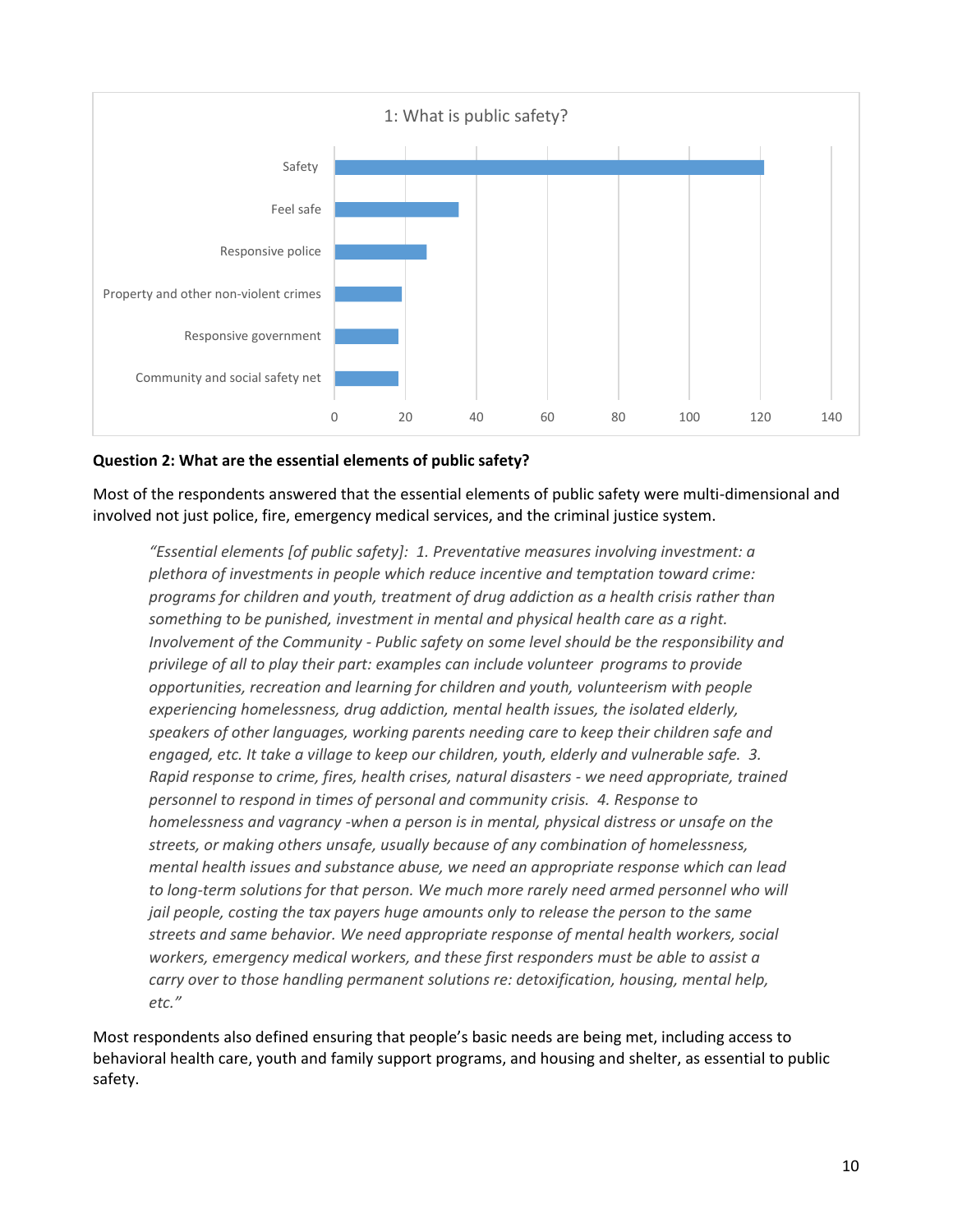*"Ample public services available to those in need that are not means-tested. Enough healthy food (keyword, healthy - donated food or affordable food is often the worst for you), a safe shelter, support from neighbors or professionally trained community members, needle exchanges and wellness support, bill payment assistance, etc."*

*"Housing and food security, jobs with dignity and living wages, mental health support, community involvement."*

A smaller, yet still significant, number of responses called for more focus on prosecution and accountability, as well as more funding for police and other emergency services, and called for the support needed to ensure adequate response from police and other emergency services.

*"#1) Law Enforcement - we need more of them. #2) Holding offenders of any crime accountable; keep them in jail. #3) Responsive 911 #4) Medical Services #5) Fire Departments and EMT's."*

Another significant number of responses called out the need for the public to trust the decisions of government officials, and stated that transparency, accountability, and outreach to the community were important elements of public safety.

*"Knowing and communicating with your neighbors. Reliable public communication systems. Knowledge of which city departments handle particular situations (for instance, flooding.) Police officers that are thoroughly vetted as far as club/organization affiliations. Officers that are trained in descalation [sic], non-lethal enforcement methods. More police community presence. Bring back the neighborhood storefront office like used to be in Boulevard Park. Officers need to listen to the public when it comes to repeat offenders. Low barrier, low income housing."*

#### Many responses also stated the need for strong community connections.

*"Citizens looking out for one another and if we see something we must call 911 to protect each other's properties and keeping each other safe."*

*"… An informed and engaged population that look out for each other, especially children, the elderly, and the vulnerable."*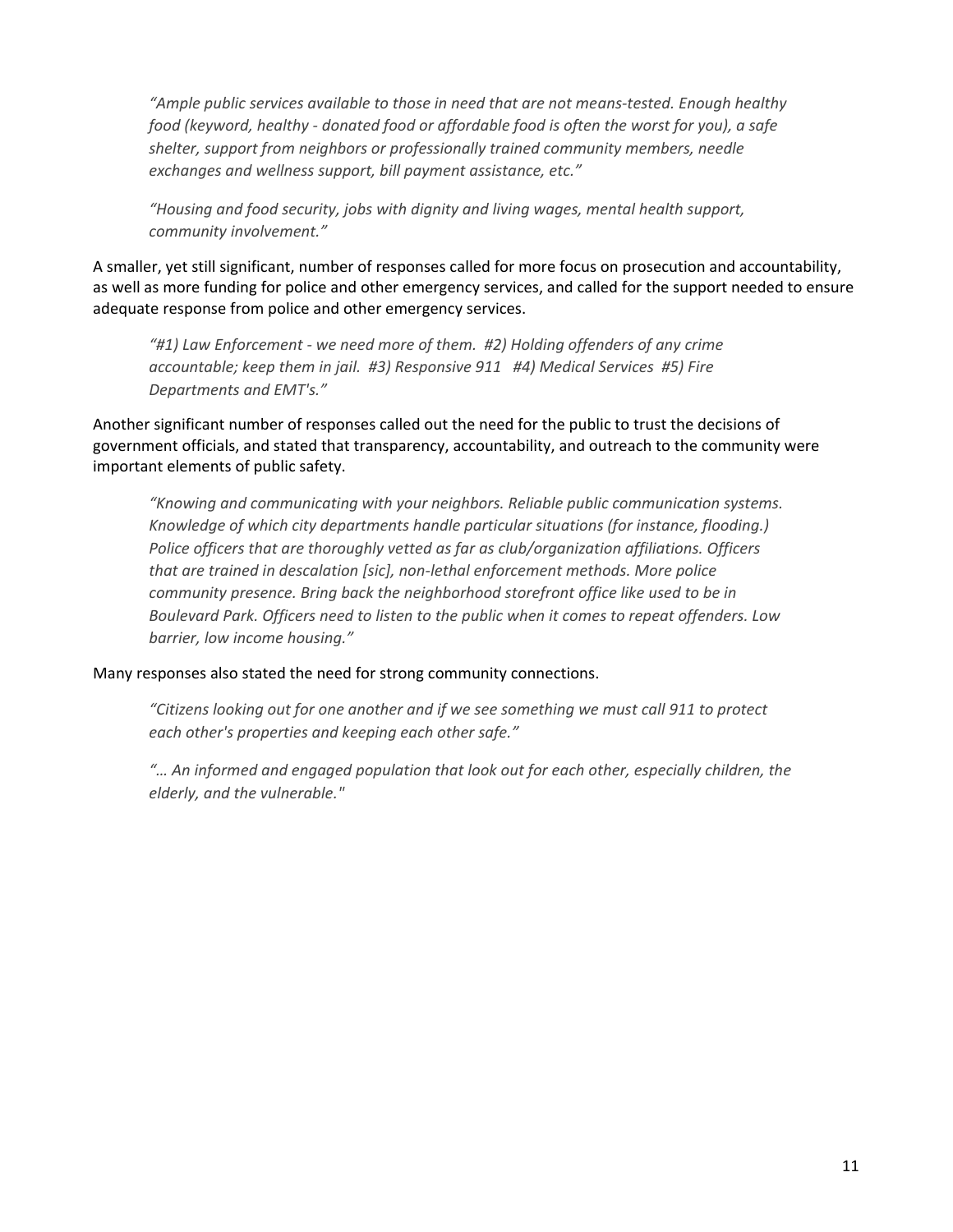

### **Question 3: What can be improved with our current public safety system?**

Most respondents also defined ensuring that people's basic needs are being met, including access to behavioral health care, youth and family support programs, and housing and shelter, as essential to public safety.

*"Portable sanitary service so homeless have somewhere to take care of their physical needs after public facilities are closed. More cleaning of public gathering places so litter left by homeless is cleared, sanitation maintained. If things are kept clean, people respond better and have a tendency to litter less themselves."*

*"Housing, mental health, more low cost/free programs for young people, bigger investments in human services."*

There was also a significant number of responses seeking better handling of drug enforcement in the community.

*"Lock criminals up. Reduce illegal drugs. More drug treatment availability. Offer treatment or jail."*

*"STOP the drug dealing, harassing of the residents on the streets by addicts/homeless vagrants/mentally ill people/gang members. CLEAN up and remove ALL encampments and trash from the streets ans [sic] from public lands."*

*"Funding community solutions like violence prevention programs, alternatives to incarceration, and harm reduction programs. Decriminalizing sex work, drug use, homelessness, and economic survival and instead, providing resources to address the root*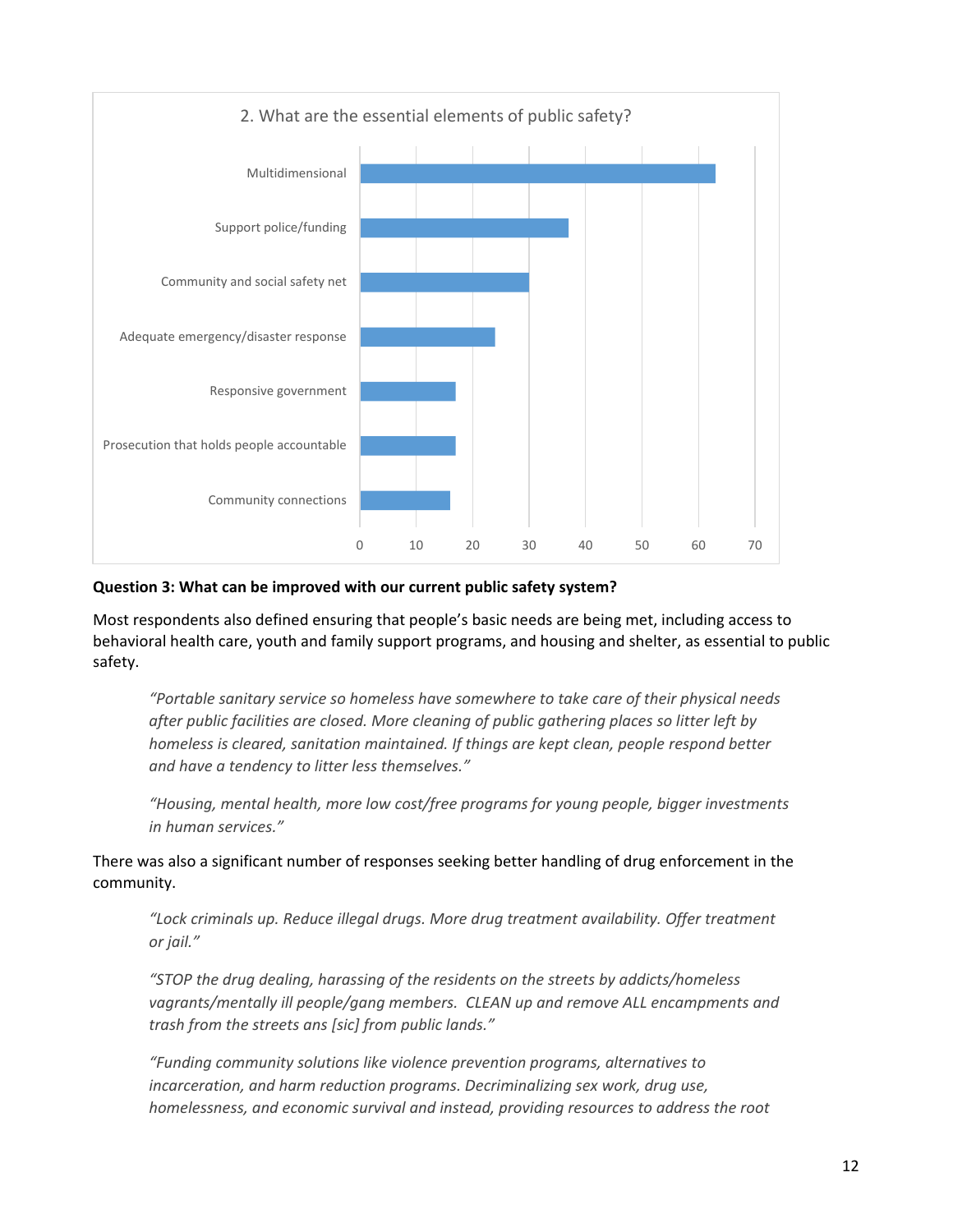*issues. Demilitarizing police and increasing mental health service providers for our communities. Addressing the lack of affordable housing by creating rent stabilization, strengthening the rights of tenants, and building more accessible housing for more people."*

There was support for keeping or expanding support for police services.

*"More police and funding FOR their needs."*

There were also a significant number of responses that called for more investments in collaborative and proactive crime prevention programs, such as the Law Enforcement Assisted Diversion Program (LEAD) as well as the creation of an alternative first responder model that would deploy mental health or social workers instead of armed police officers. An almost equal number of responses also called for improvements to police accountability.

*"More funding/emphasis on mental health and social work in emergencies. Bigger focus (or more transparency) on proactive/preventative public safety work. (Move from reactive to proactive)."*

*"It is important to look into how we hold police accountable - in the inherent nature of racism in policing, qualified immunity, excessive force, implicit bias. I truly think harm reduction for drug dependent people would increase public safety, and I think it would help more people stay alive to receive help. I think adding resources to give more people the ability to better meet their needs would increase the community's perspective on safety as a whole. I don't believe most people are "criminals" because they want to be bad; it is more likely due to desperation."*



**Question 4: Are there things that can be done for you to feel safer in the community?**

The largest number of responses called for more investments in programs and services that helped people meet their basic needs.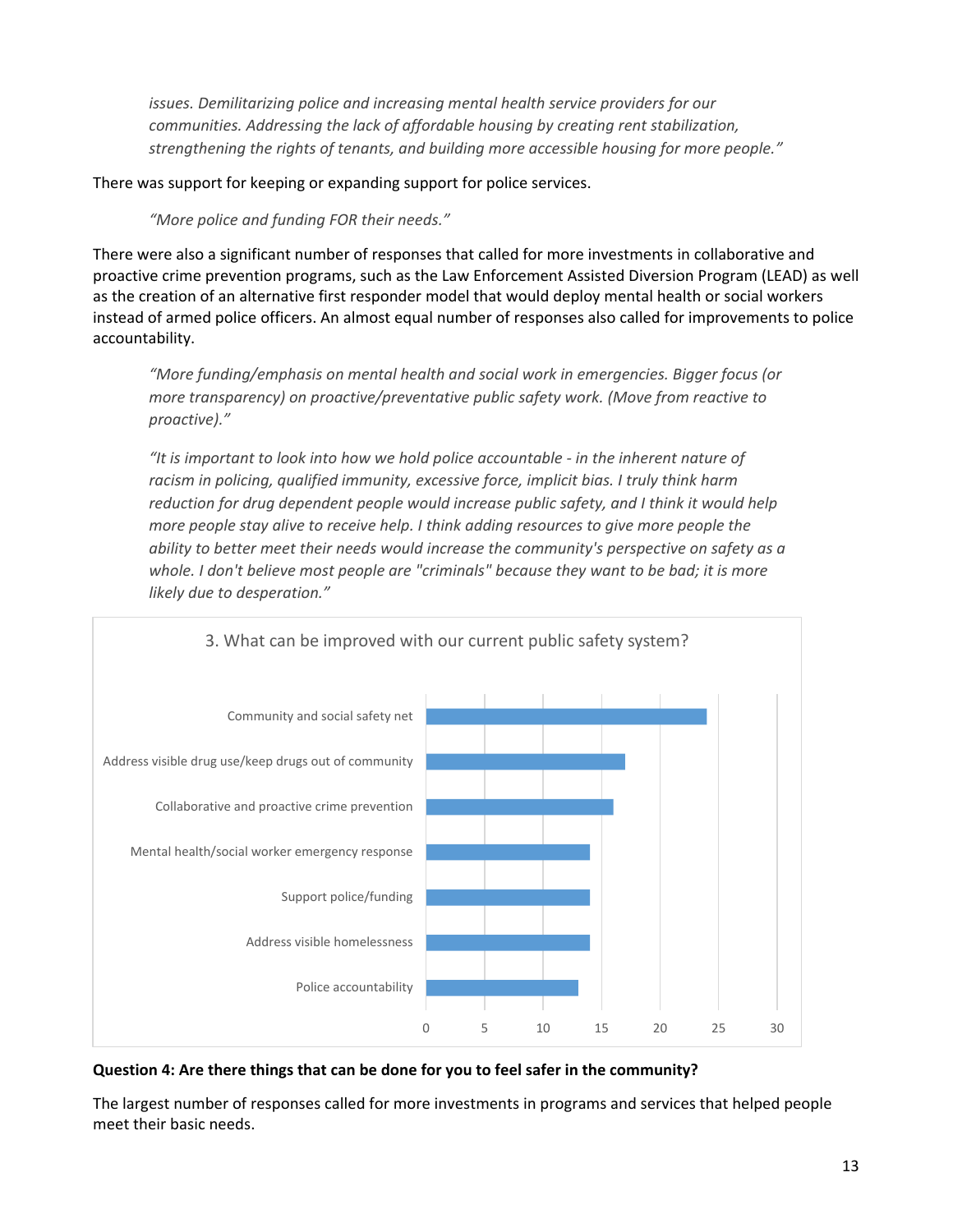*"If the Burien Police department was defunded by at least 50% I would feel much safer. I also*  believe that helping the houseless community makes me feel safe because we have *stigmatized being houseless and seeing folks on the street makes us feel unsafe, but really those that do not have houses are the most unsafe."*

The next highest category sought more visible police patrols and presence in neighborhoods.

*"Police officers are not visible as I never see them. They should be assigned to neighborhoods and do block visits where neighbors could visit them and interact with the public."* 

There were also calls for an increase in transparency, communications, and community outreach.

*"More outreach to Burien neighborhoods about criminal activity in their vicinity."*

There was also support for a first responder model that would deploy mental health or social workers instead of armed police officers to crises.

*"We need a first line of response that we can trust to not escalate emergency situations. Calling for an armed police response is usually not an option and therefor makes all of us less safe."*

Almost the same of number of responses called for prosecution that would hold people accountable and protects crime victims.

*"For the most part I feel safe. I would like to see more effort / resources to address chronic, repeat offenders. I would first like repeat offenders to be offered services to address underlying conditions that may lead to their behavior. I hope that would address a lot of the bad behavior and/or crime and help people toward a better life. However, after that is exhausted there must be consequences for criminal actions."*

*"Clean up the sidewalks. Get tough on crime so the message gets out Burien no longer tolerates unlawful behaviour."*

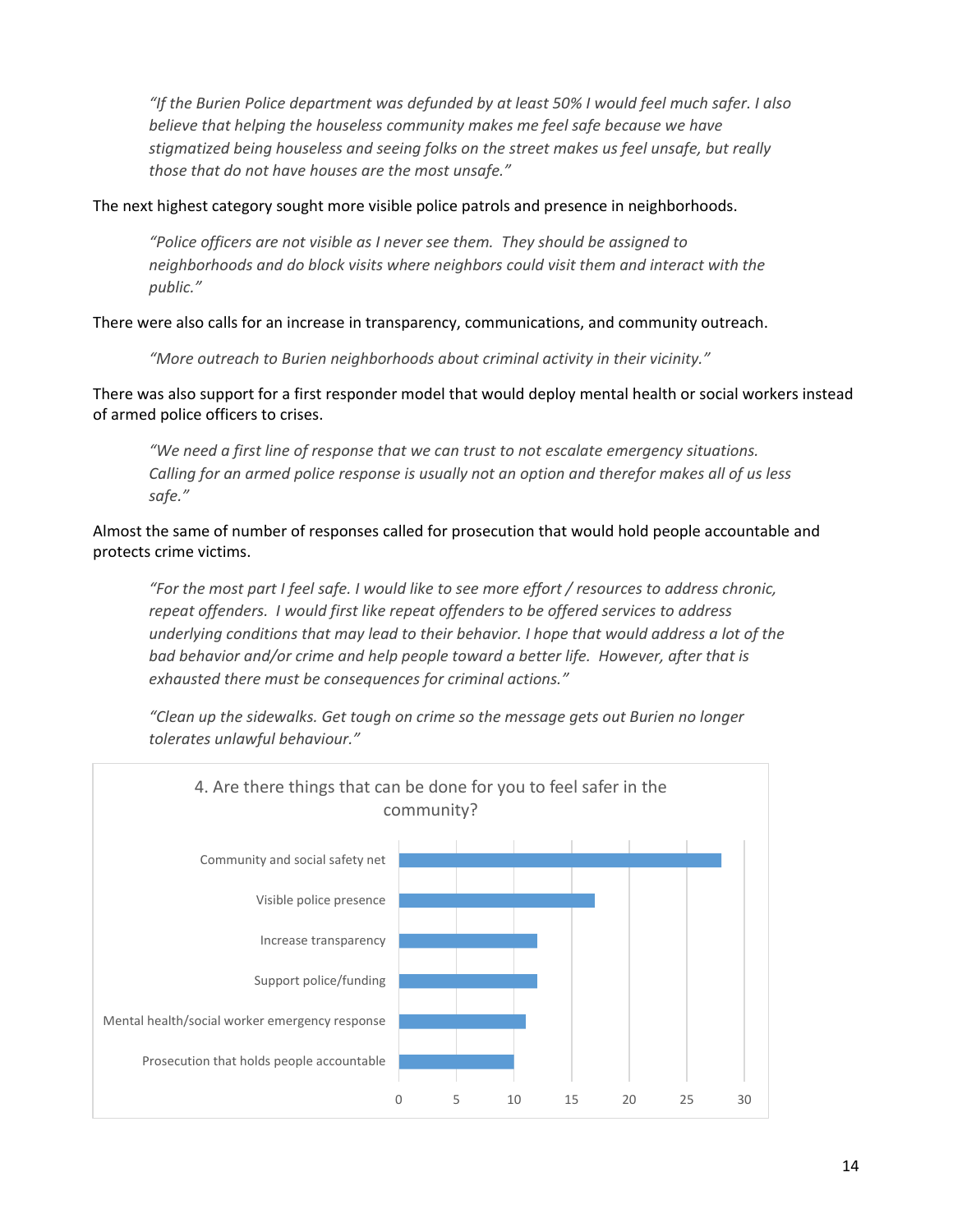### **Question 5: How would you prioritize spending when there is limited public funding?**

The largest number of responses called for improving community conditions by ensuring people's basic needs were met.

*"Spend money on the people living in our communities and their DAILY welfare. When people have their basic needs met, desperation decreases."*

### The next largest number called for continued or increased support and funding for police services.

*"I would ensure that the police and fire departments remain fully funded since they are most important to public safety."*

### A smaller number of responses called for defunding or reducing the funding to police services.

*"I would cut the bloated police budget (45% of our city's budget) and reinvest this spending on community and city lead organizations working on solutions to address the basic needs of the community (housing, health access to resources). I would prioritize spending on the development of appropriate responses to non-violent crimes, such as homelessness, vagrancy, drug use-hiring social workers for example. I would invest in community lead organizations wherein the BIPOC community takes the lead in addressing police reform and ideas around community safety."*

Several people stated that safety from physical harm was a top priority for them and that it should be a top priority for local government.

*"Public safety is local government's primary responsibility. If you don't do it no other level of government will. Without civil order everything else is undermined."* 

There was some support for collaborative and proactive crime prevention programs like LEAD and Community Court as well as for a mental health or social worker first response model.

*"LEAD program. Community Court. Police patrols on street. There should be countywide efforts on the homeless, mentally ill, gangs, and drug addicted as these are countywide problems."*

### And there was some who called for investing resources into ensuring public spaces were safe and clean.

*"Keep the parks and community spaces clean and welcoming for people to gather and make friends with each other and neighbors."*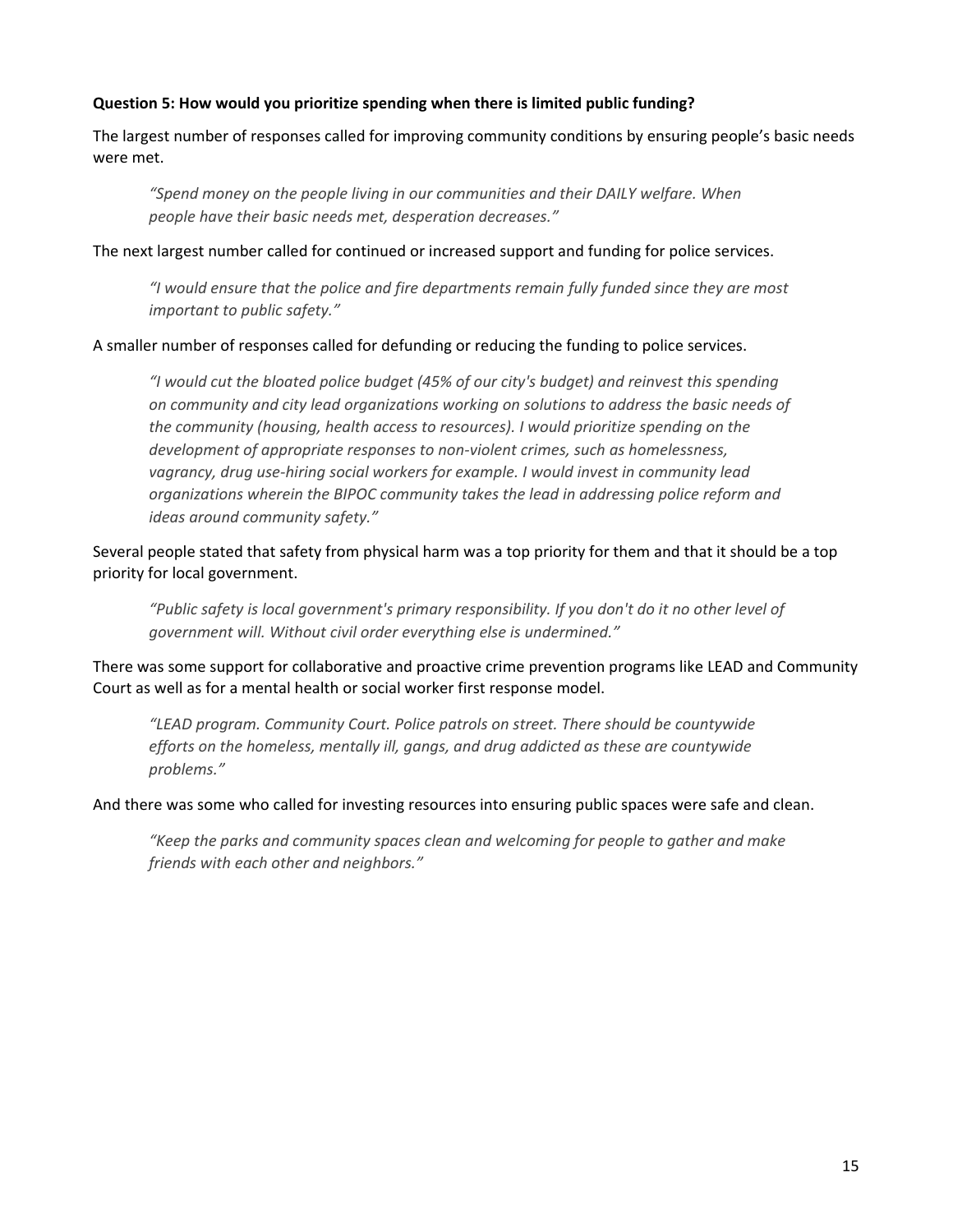

### **Question 6: What else would you like the Burien City Council to know about public safety?**

Responses to this question in many cases included the repetition of themes mentioned earlier in the survey. The most popular themes were centered around addressing visible issues, such as homelessness and visible drug use, improving community conditions by supporting the social safety net, and emphasizing the importance of safety to the individuals responding to the survey.

*"I think Burien is much better off than cities like Seattle. With more families moving from West Seattle to get into bigger homes we need to show them Burien is a safe place to live. I still hear "Burien, that is not safe" I may have been one of those people once upon a time. Burien is not perfect, and still has room to grow as far as public safety. The best thing I could say is reduce the amount of homeless in the downtown corridor and more outreach. Look at downtown compared to Olde Town. Just blocks from each other but they look so different."*

*"We need to keep open minds, not spend so much on police (\$250,000/year for each officer??) and try to solve the problems that cause distress for the community. The money would be better spent on housing, food, finding people employment, etc."*

*"Public Safety is about the safety of the whole community, especially BIPOC communities which have bared the brunt of over policing, harassment and police killings. BIPOC people must be involved and represented in problem solving these public safety issues. Public safety means that BIPOC communities can feel safe that they will not be killed or harassed by police."*

### There were several responses that complimented the Burien Police Department and the leadership of Chief Ted Boe.

*"I believe we do not have racial tension within the police department of burien. I think these issues happen in Seattle but not the city of burien. I think certain members of the burien city Council are proselytizing their own personal agenda that doesn't fit the community. I have worked as a social worker within the city of burien, I've seen countless of times when police*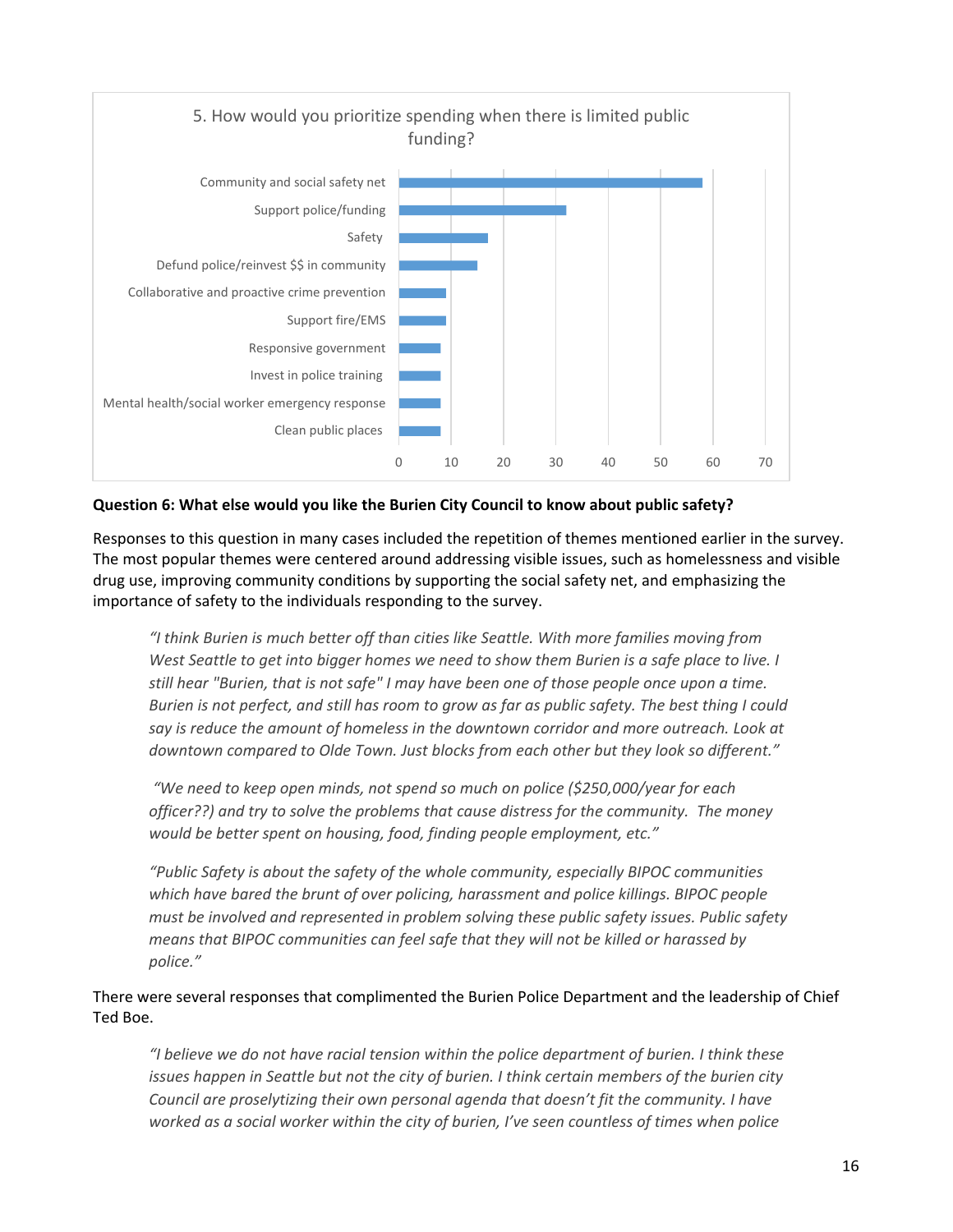*officers have responded to emergency situations with people of color in psychotic distress and they've handled it professionally. To defund the Burien Police Department at this time without a comprehensive plan in place would be ill fitting. If anything, there needs to be*  more resources and more education around gang activity, if there is a problem with that in *the community."*

Concerns were raised about the death of Tommy Le and the Office of Law Enforcement and Oversight's (OLEO) report on use of excessive force in the King County Sheriff's Office. This is also where several respondents encouraged both the community and the city leaders to advocate for Burien at the county, state, and federal level.

*"Public safety relies heavily on active involvement of neighbors. Public funding is inadequate for needed services. This will require changes to local, regional, state, and federal revenue streams and how those funds are allocated. We need our Council to push other governmental representatives to enable these changes as our local funding is restricted."*



### <span id="page-17-0"></span>RECOMMENDED NEXT STEPS

Staff recommends the following activities occur next. It is staff's recommendation that the forthcoming rounds of community engagement ask more specific questions or have the community react to specific policy proposals.

Staff is recommending that we proceed to the next steps of the community engagement plan, which involves working with community leaders and partners to convene more community conversations on this topic. In order to give both the community and staff appropriate time to develop this approach, staff recommends that these next steps begin in early 2021.

Staff recommends that after the next round of feedback is gathered, that Council host another town hall style meeting, with the format to be determined once we are closer to the date as public health restrictions may still be in place.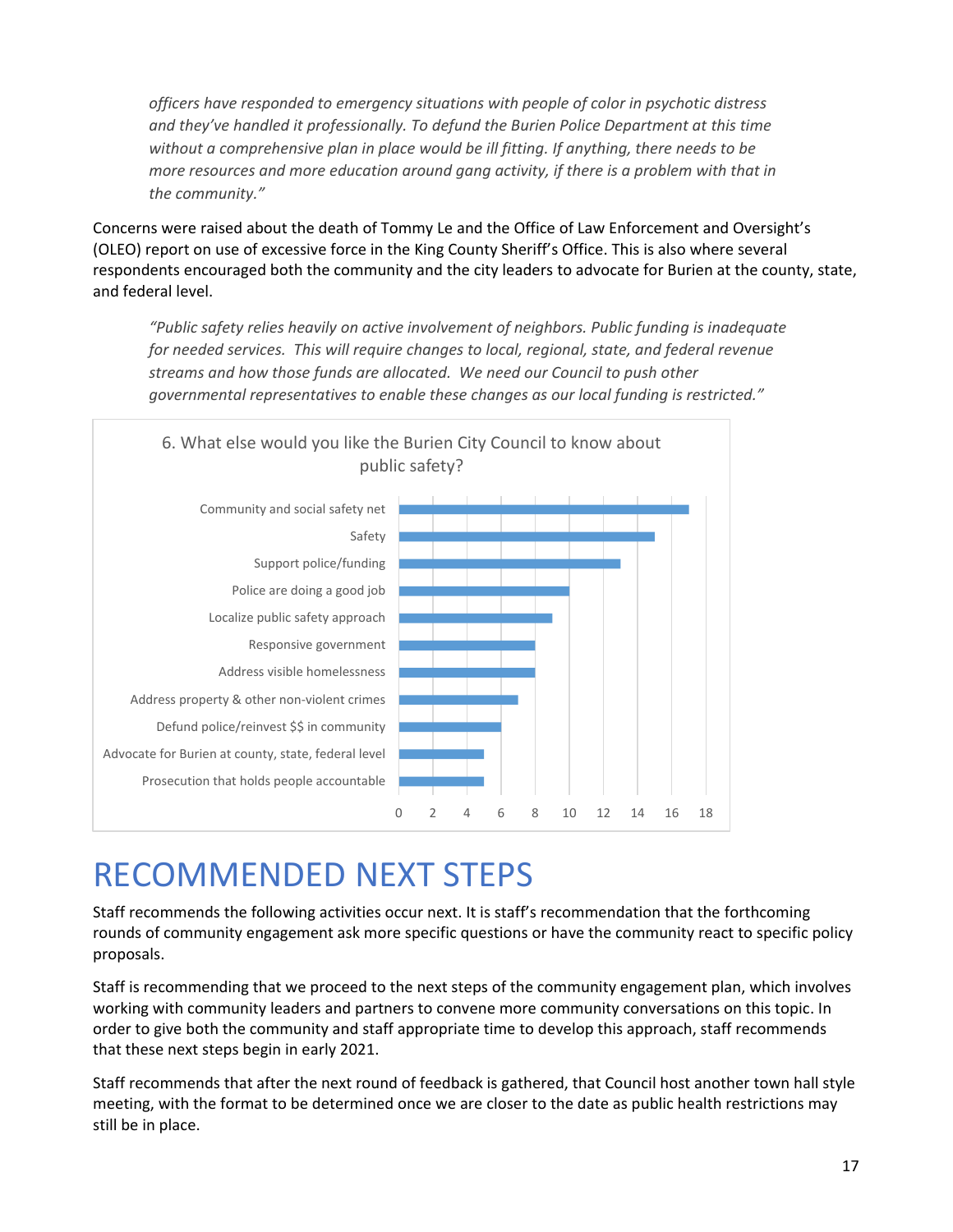# <span id="page-18-0"></span>APPENDIX A: PREVIOUS COMMUNITY ENGAGEMENT EFFORTS

The City of Burien has sought community feedback on public safety and police services in the past. We've provided links to those reports for further reading.

Every two years since 2008, the City has deployed a community assessment survey, and each survey includes questions about public safety. [View reports from past community assessment surveys.](https://burienwa.gov/residents/resident_resources/community_engagement/community_assessment_survey)

In 2018, Burien Police Chief Scott Kimerer retired, and the City implemented a community engagement process to seek feedback on what the community wanted to see in their police services and police leadership. The City also hosted a town hall meeting on violence in the community. Results from those two community engagement efforts can be found in [COMMUNITY CONVERSATIONS: Report Summarizing Community](https://burienwa.gov/UserFiles/Servers/Server_11045935/File/Residents/Public%20Safety/Police/Crime%20Report%20Data/Police%20Chief%20Engagement%20Report.pdf)  [Feedback on Police Services and Leadership in Burien.](https://burienwa.gov/UserFiles/Servers/Server_11045935/File/Residents/Public%20Safety/Police/Crime%20Report%20Data/Police%20Chief%20Engagement%20Report.pdf)

# <span id="page-18-1"></span>APPENDIX B: PUBLIC SAFETY PROGRAMS

The City has worked with the Burien Police Department, King County, and other community partners to establish public safety programs that are designed to address the root causes of criminal activity. Brief summaries of those programs are listed below.

### <span id="page-18-2"></span>Law Enforcement Assisted Diversion (LEAD) program

The Burien Law Enforcement Assisted Diversion (LEAD) program will divert people who have committed certain misdemeanors into community-based treatment and support services—including housing, health care, job training, treatment and mental health support—instead of processing them through the traditional criminal justice system. Burien LEAD's goal is to improve public safety and public order, and to reduce the criminal behavior of people who participate in the program. The misdemeanors eligible for the program include low-level drug possession (VUCSA), trespass, prostitution, misdemeanor theft, and unlawful bus conduct. Any individual victims would be consulted about the proposal to divert and their views would be taken into account. All referrals to LEAD will be screened and approved by law enforcement.

Individuals who have certain violent offenses in their criminal history will not be eligible to participate. The program will not work with traffic-related offenses including DUI, domestic violence, rape and sexual assault, murder and felony assault, and gang-related activity.

Launched in October 2011, the program is operational in most police precincts of the Seattle Police Department and Metro Transit Police. The national LEAD program operates in 30 communities across the country, from large cities to small rural communities. The Burien LEAD program launched in early June 2019.

An [evaluation by researchers at the University of Washington](http://static1.1.sqspcdn.com/static/f/1185392/26121870/1428513375150/LEAD_EVALUATION_4-7-15.pdf?token=VeaWL8bE0pbbTSB9frFA8t4XEN8%3D) in 2015 showed that LEAD significantly reduced recidivism. People in LEAD were 58 percent less likely than people in the control group to be arrested.

Outreach workers will be on-call 24-7. Case managers will be expected to handle up to 25 cases at one time. The program will have capacity to serve up to 100 people in Burien per year.

• [King County LEAD program](http://leadkingcounty.org/)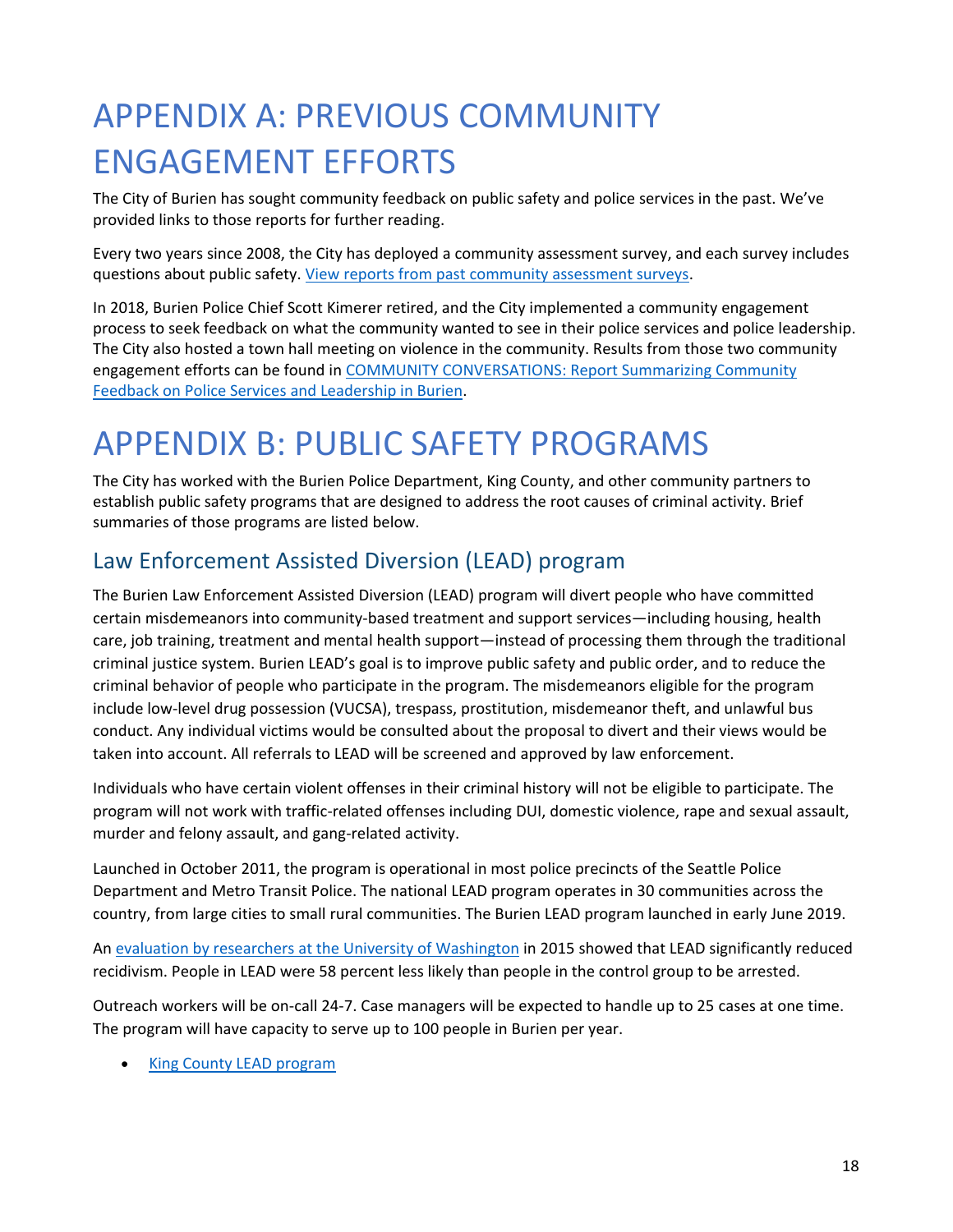### <span id="page-19-0"></span>Community Court and Community Resource Center

Burien Community Court program aims to help people who repeatedly cycle through the criminal justice system and build stronger and safer neighborhoods. In partnership with King County, this alternative problem-solving court goes beyond punitive actions to address the underlying challenges court participants' face and help people help themselves.

This court works with individuals who have committed non-violent misdemeanors such a theft, shoplifting, trespassing, and other low-level offenses. Participants are presented alternatives to traditional punishments like fines, imprisonment, and probation and instead receive court directed community services they must pursue to have their case dismissed. Many of these services can be accessed through a community resource center that is open to the public and co-located with the community court.

Community court hearings and the **[community resource center](https://burienwa.gov/residents/resident_resources/human_services/community_resource_center) occur every Monday** at the Burien Community Center.

- [King County Community Court Page](https://www.kingcounty.gov/courts/district-court/Community%20Courts/Community%20Court%20in%20Burien.aspx)
- [Burien Community Resource Center](https://www.kingcounty.gov/~/media/courts/DistrictCourt/CommunityCourt/BurienRCSchedule.ashx?la=en)

This program was put on a temporary hold because of the COVID-19 pandemic, but Burien leaders are advocating for its return.

### <span id="page-19-1"></span>Navigation Team

The City operates a Navigation Team to bring resources to community members living outside and in encampments. The Navigation Team is comprised of specially trained members of the Burien Police Department, the City's human services manager, parks maintenance staff, and outreach workers trained in working with people experiencing homelessness from [Evergreen Treatment Services REACH program,](https://www.evergreentx.org/about-reach/) [Sound,](https://www.sound.health/) and [Catholic Community Services' CReW \(Counseling, Recovery and Wellness\) program](https://ccsww.org/wp-content/uploads/2017/03/CReW_Program_Brochure_2015_5_14.pdf).

The Navigation Team works together to first build trust with people living on the streets. The team also tries to reduce barriers to accessing services, which can include transportation and one-on-one follow up with individuals. The goal is to get people the assistance they need to be self-sufficient again. Building a relationship with people is fundamental to the Navigation Team's approach. The Navigation Team goes out twice per month, but members of the team work every day to connect vulnerable people living unsheltered to services and safer spaces as well as to remove encampments that pose serious public health and safety risks.

During the outreach sessions, the team contacts the most vulnerable people in the city and encourages them to accept services. This work helps to divert people from jails and emergency rooms to service providers that can help get them on a path toward long-term stability.

When people are living in a park or other public property, the team works together to follow a process designed to balance the rights of people living unsheltered with the City's responsibility to maintain public health and safety. This includes giving notice to the individual through multiple visits from outreach workers. People are encouraged to move to another location on their own. If people refuse to comply with the notice, the Navigation Team will remove an encampment after 72 hours. When people are camping on private property, the Navigation Team will work with the private property owner.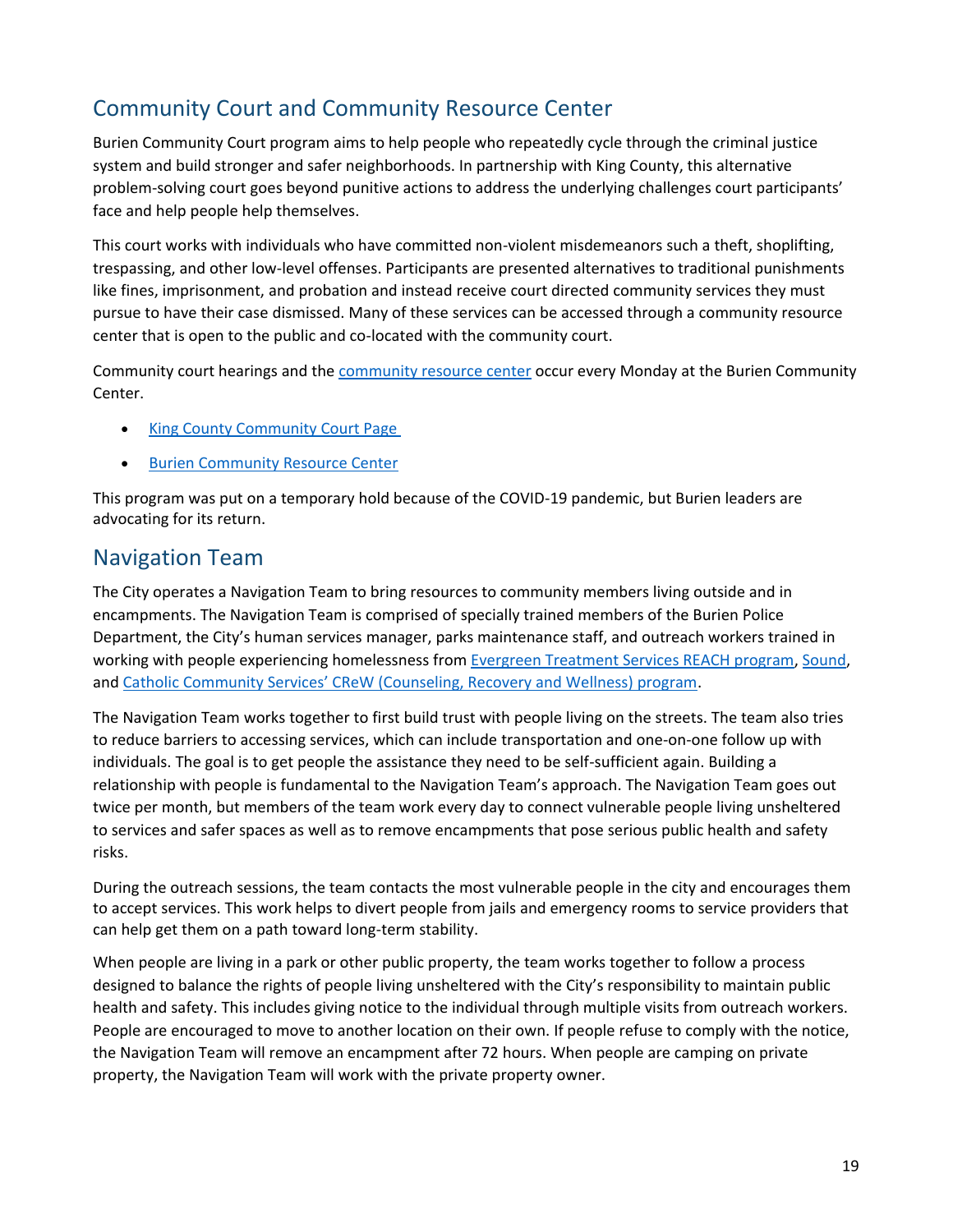# <span id="page-20-0"></span>APPENDIX C: HUMAN SERVICES

In recognition of the significant need for human services support in our community, the Burien City Council allocates a portion of the General Fund budget to grant funding to organizations delivering direct service in our community. In the spring of every even year (2020, 2022, etc.), Burien, along with 17 other King County cities, accepts requests for human services funding using one common application. \$6.50 per capita is allocated to the Burien Human Services Fund, equaling \$345,000 per year. The City will also receive close to \$46,000 per year in human services funding from the federal government's Community Development Block Grant funding. Funds will be dispersed to organizations quarterly over a two-year period.

The Human Services Fund is only one component of the larger social safety net that Burien residents can access. The local county, state, and federal government, as well as local utilities, philanthropic organizations, and schools, also provide significant resources to support Burien residents in need. However, despite this, Burien still has a high number of people living in poverty, who are housing insecure, and who are at risk of falling further behind.

### [List of organizations that receive funding in last cycle.](https://burienwa.gov/residents/resident_resources/human_services/human_services_fund)

### <span id="page-20-1"></span>Human Services Fund Priorities and Goals (Results and Strategies)

The City of Burien has adopted the following results and strategies as priorities for the 2021–2022 cycle. Funding priority will be given to programs that assist Burien community members to:

### **Have secure, affordable housing.**

### *Strategies:*

- 1. Educate and connect residents to resources.
- 2. Decrease evictions.
- 3. Provide coordinated programs and services to reduce/prevent homelessness.

### **Be safe from violence within their families and communities.**

### *Strategies:*

- 1. Provide high quality services that address domestic violence, sexual assault, and community safety.
- 2. Provide places to which residents at immediate risk can go.
- 3. Educate individuals and families about risk avoidance.

### **Be healthy, physically and mentally.**

### *Strategies:*

- 1. Provide access to healthy, nutritious, culturally relevant food.
- 2. Provide access to high quality local services that address physical and mental health needs.
- 3. Support healthy lifestyle choices and reduction of risky behaviors.

### **Have living wage jobs.**

### *Strategies:*